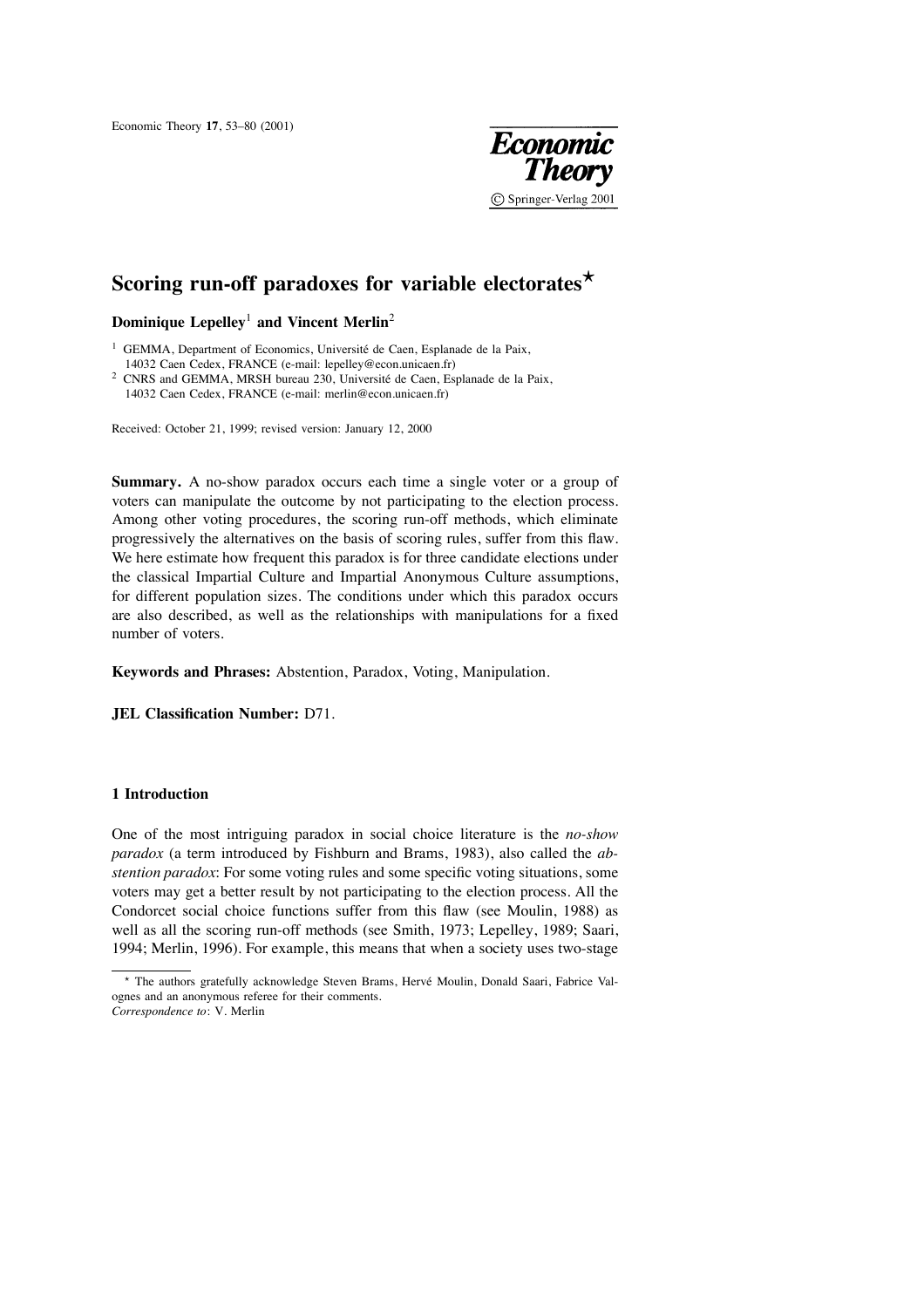plurality to elect the president of the state, a possible manipulation strategy may be the abstention!

Nevertheless, in most of the literature, the existence of a paradox is only proven by providing an example. Few articles go beyond that stage, asking for example whether these paradoxical situations are scarce or generalized, whether it is easy or not to react to an attempt to manipulate, etc. Using recent development in social choice literature, we here intend to analyze precisely whether the no-show paradox is an important flaw for multistage scoring processes. Two approaches will be undertaken. First, using the different statistical techniques that have been developed and improved since the last twenty years, *we will estimate the likelihood of different types of no-show paradoxes for all the scoring run-off methods in three candidate elections, for small electorate as well as large populations*. Secondly, using the tools developed by D. Saari in several articles and in his book, Geometry of Voting (1994), we will propose arguments that tend to prove that, when one wants to manipulate the outcome, the abstention strategy is "dominated" by other strategies, which lead to the same result in a somehow more efficient way. Moreover, this paper can also be viewed as a description of arguments that can be used in order to determine whether a specified paradox for a voting rule is really an important drawback or not, the problem of the abstention paradox for scoring run-off rules being here just an excellent application.

More precisely, when *n* individuals have to select a candidate among *m* alternatives, we may first ask each individual to rank all the alternatives without tie according to her preference (i.e. her preference is represented by a linear ordering on  $A = \{a_1, \ldots, a_m\}$ , the set of alternatives). Next, we shall give  $w_r^m$ points to the alternative  $a_i$  each time she is ranked in  $r^{th}$  position in one individual ordering. We shall assume throughout the paper that  $w_r^m \geq w_{r+1}^m$  and  $w_1^m > w_m^m$ , i.e., the better the position of an alternative is, the higher is the number of points a voter gives to her. The scoring rule  $g_{w^m}$ , defined by the scoring vector  $w^m = (w_1^m, \dots, w_r^m, \dots, w_m^m)$ , ranks the alternatives according to the total number of points they receive among the whole population and then selects as a winner the alternative(s) with the highest score.

Scoring methods may also be used in a sequential process. When  $m = k_1$ alternatives are to be ranked, we can use a scoring method  $g_{w<sup>k</sup>1}$  in order to obtain a first ordering. Next, we may only take into consideration the  $k_2$  top ranked alternatives,  $k_2 < k_1$ , and remove from contention the  $k_1 - k_2$  bottom ranked candidates. A new scoring rule  $g_{w^k}$  is then used in order to rank the remaining candidates. The process may continue in this way as long as we want; the final winner is the alternative which is never eliminated and is ranked first with the last scoring rule. This kind of process defines the class of the *scoring run-off* rules, characterized by a sequence of scoring vectors  $W = \{w^{k_1}, w^{k_2}, \dots, w^{k_g}, \dots, w^{k_h}\}.$  $k_q$  is the number of alternatives in contention at the beginning of stage  $g$  and  $h$ is the number of steps. There are at least 2 stages in the elimination process and  $m - 1$  at most.

The scoring methods as well as the scoring run-off rules are used by many committees in order to achieve a social consensus. They are democratic in the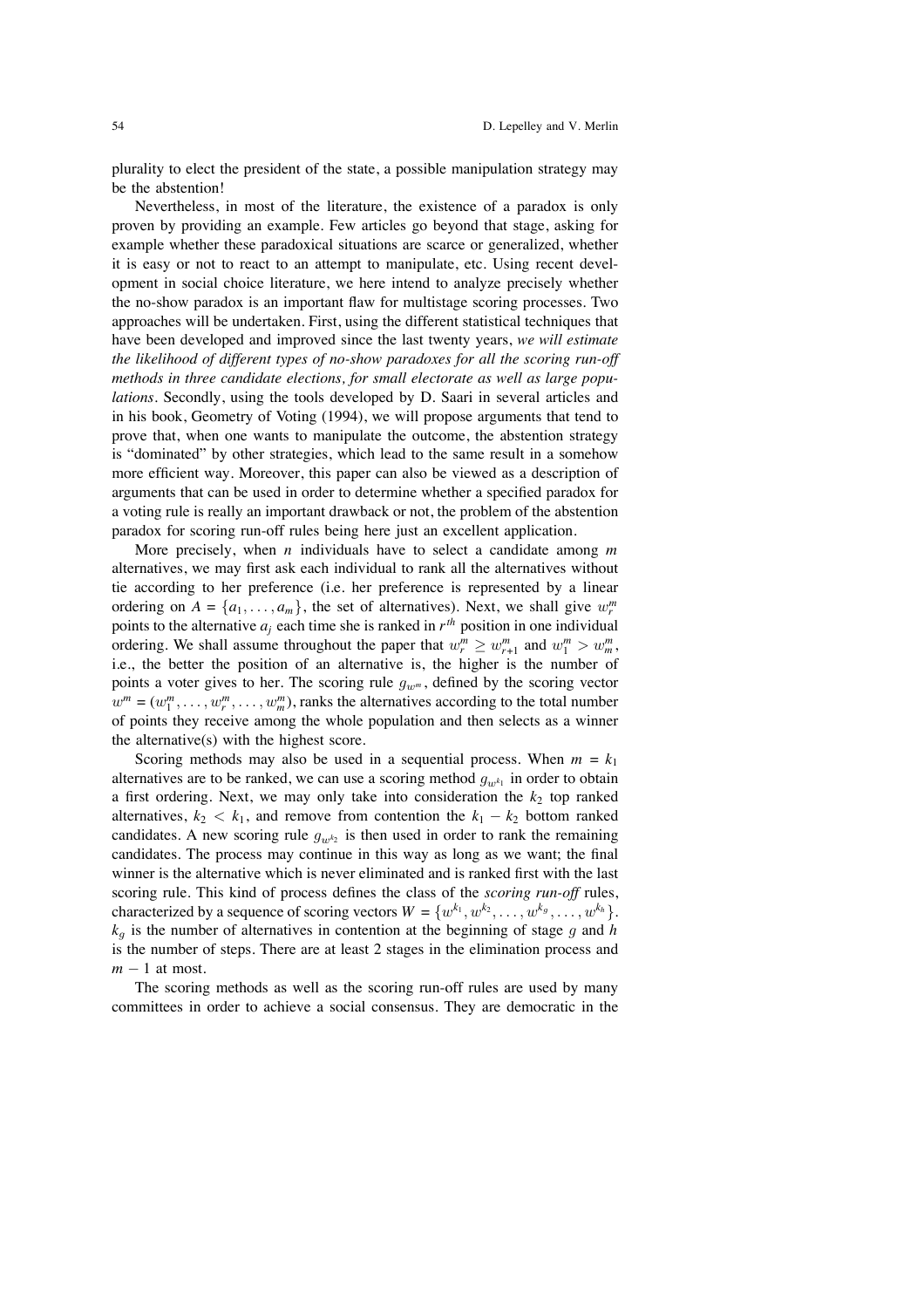sense that they give the same power to any voter and do not favor any candidate<sup>1</sup>. Smith (1973), Young (1975), and Myerson (1995) gave elegant characterizations of the scoring rules, but this issue is still open for scoring run-offs (see Merlin, 1996). Thus, the main argument in favor of the scoring run-off methods is the stability of the social outcome when candidates are added to or dropped from the choice set, as, by definition, the choice on the whole set of candidates depends upon rankings on subsets of candidates.

However, the scoring run-offs also present serious flaws. The key property which characterizes the scoring rules is the *reinforcement* axiom<sup>2</sup>: when two different populations select the same outcome with a common voting rule, the social result should be unchanged when the voting mechanism is directly applied to the whole population. Unfortunately, the sequential use of the scoring vectors does not satisfy this property. More generally Smith (1973) proves that an increasing support in favor of one candidate may disfavor her when scoring run-offs are used. We shall distinguish here the following paradoxes:

- **–** More is Less Paradox (MLP). The winner is ranked higher by some voters (everything else remaining the same) and becomes a loser.
- **–** Less is More Paradox (LMP). A loser is ranked lower by some voters (everything else remaining the same) and becomes a winner.
- **–** Positive Participation Paradox (PPP). Some voters with the winner *aj* ranked first are added to the population and *aj* becomes a loser.
- **–** Negative Participation Paradox (NPP). Some voters with the loser *aj* ranked last are added to the population and *aj* becomes a winner.
- **–** Positive Abstention Paradox (PAP). Some voters with a loser *aj* ranked first are deleted (or they abstain) and *aj* becomes a winner.
- **–** Negative Abstention Paradox (NAP). Some voters with a winner *aj* ranked last are deleted (or they abstain) and *aj* becomes a loser.

This list of paradoxes calls some comments. MLP and LMP are fixed population paradoxes, while the other ones require the number of voters to vary. It is also easy to check that the Positive Participation Paradox and the Positive Abstention Paradox are equivalent: according to the case, we just add or remove the same voters, who have the same top ranked candidate. This remark also holds for NPP and NAP. These four paradoxes are just the more salient examples of a more general issue, the no show paradox, also called the abstention paradox. A no show paradox situation occurs if a voter or a group of voters obtains a better result by abstaining rather than voting. This strange behavior of some voting mechanisms has been identified first by Fishburn and Brams (1983) for a specific scoring run-off (single transferable vote, also called plurality run-off).

The main objective of this paper is to precise to which extent the noshow paradox is a serious flaw of scoring run-off methods. Lepelley, Chantreuil

<sup>1</sup> However, in a case of tie, we may use tie breaking methods that violate these requirements. For example, the chairman may have the right to select the winner among the tied outcomes, the older candidate or the statu quo may be favored, etc.

 $2$  This property is called "consistency" by Young (1975) and Saari (1990), and "separability" by Smith (1973). The word "reinforcement" comes from Moulin (1988) and Myerson (1995).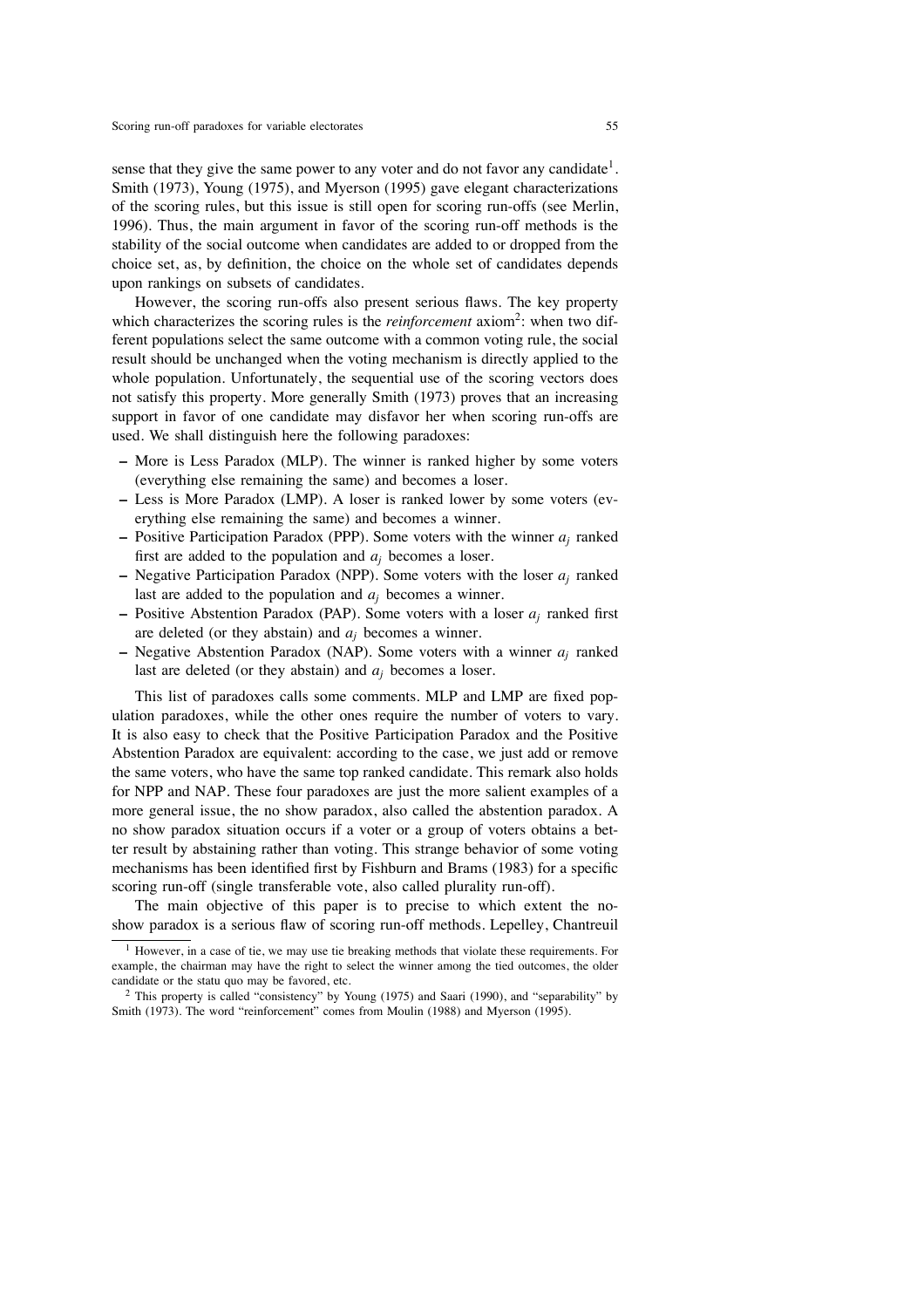and Berg (1996) have already computed the likelihood of More is Less and Less is More paradoxes of the plurality run-off and antiplurality run-off under a specific assumption for three candidate elections. We here intend to do the same for the four paradoxes implying variable electorate. In Section 2,we first present the conditions under which the different paradoxes occur. These results generalize Ray's characterization (1986) about the voting situations leading to the Negative Participation Paradox. In Section 3, we describe the two main assumptions in Social Choice literature about the occurrence of voting situations, that is the *Impartial Culture* condition (IC) and the *Impartial Anonymous Culture* condition (IAC). Finally, we provide the figures *for the four paradoxes, PPP, NPP, PAP, NAP, and the no-show paradox, for all the scoring run-off methods in three candidate elections, with both assumptions IC and IAC, for small committees as well as for large populations*. The details of the computations, which turn out to be somehow tedious, are presented in Section 5.

The second argument we will present generalizes a previous result about plurality run-off due to D. Lepelley (1995). For a choice among *k* alternatives, the plurality rule is described by the scoring vector  $w_{PL}^k = (1, 0, \ldots, 0)$  $\in \mathbb{R}^k$ . The class of the plurality run-off methods is characterized by the fact that, at each stage, a plurality vector is used to select among the candidates. Lepelley showed that, each time a group of voters has an opportunity to manipulate the plurality run-off outcome by abstaining, there exists at least one other strategy which gives the same result without abstaining. In other words, for this particular rule, the set of voting situations which are manipulable through misrepresentation of voters' preferences also contains all the voting situations instable when some voters abstain. In Section 4, using the framework of the geometry of voting (see Saari, 1994), we shall prove that *a similar result holds for all the scoring run-off methods, not only with one but with many strategies.*

## **2 Characterization of instable voting situations**

A way to evaluate the importance of the no-show paradox for scoring run-offs is to estimate the likelihood of participation and abstention paradoxes. More precisely, we will estimate the frequency of the voting situations that may lead to these paradoxes. A real paradox will effectively occur only if, first, the voters who may manipulate the outcome know that they can change it (i.e. have enough information about the individual preferences) and secondly if they are able to coordinate themselves in order to implement this strategy. One should also keep in mind that other voters could react to this abstention strategy, and ruin the chance of a successful manipulation with an appropriate behavior. Thus, even if we speak about the"likelihood of a voting paradox", it should be clear that what we effectively describe are the situations that might give rise to these paradoxes.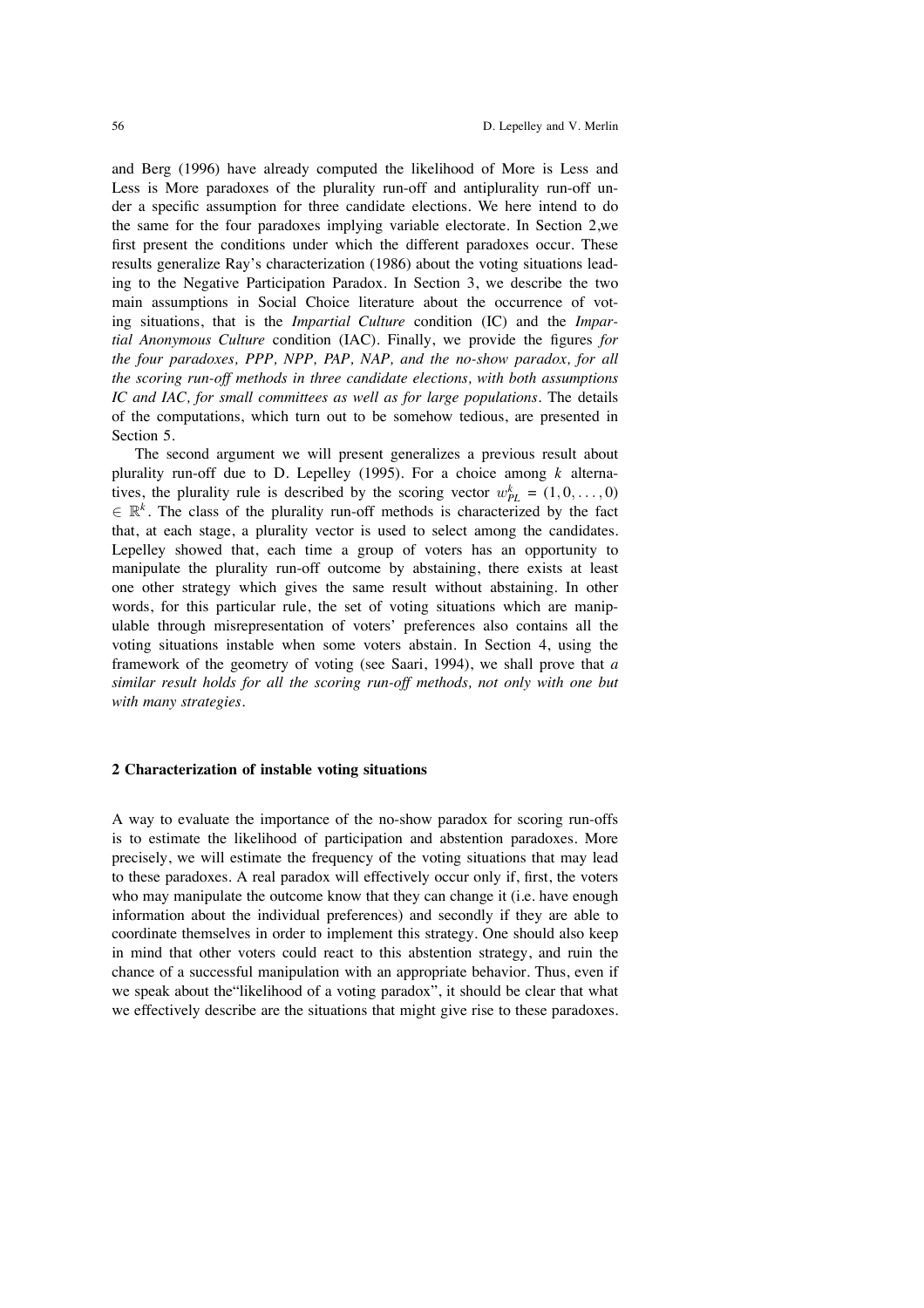#### *2.1 The basic model for three candidates*

Finding the exact figures of the likelihood of a voting paradox is a difficult and time consuming task, and, as most of contributions in this field, we shall limit ourselves to the case of three candidate elections. Thus, let  $A = \{a_1, a_2, a_3\}$  be the set of candidates. The set of individuals who have to choose collectively among the candidates is  $I = \{1, \ldots, i, \ldots, n\}$ . We shall assume throughout the paper that all these individuals (or voters) are able to rank all the candidates without tie according to their preferences. In the three candidate case, there exist six possible preference types, labeled as follows:

| Type 1 $a_1 \succ a_2 \succ a_3$ | Type 2 $a_1 \succ a_3 \succ a_2$ |
|----------------------------------|----------------------------------|
| Type 3 $a_2 \succ a_1 \succ a_3$ | Type 4 $a_2 \succ a_3 \succ a_1$ |
| Type 5 $a_3 \succ a_1 \succ a_2$ | Type 6 $a_3 \succ a_2 \succ a_1$ |

Let  $n_i$  be the number of type  $i$  voters and  $n$  the size of the population. A voting situation  $\tilde{n} = (n_1, n_2, n_3, n_4, n_5, n_6)$  gives the distribution of the voters over the six different possible preference types. Of course,  $\sum_{t=1}^{6} n_t = n$ .

For three candidate elections, the class of scoring run-off methods is uniquely described by the first vector we use. Without loss of generality, we can use the family of normalized scoring vectors  $w_s = (1, s, 0)$ ,  $s \in [0, 1]$ . The values  $s = 0$ ,  $s = \frac{1}{2}$  and  $s = 1$  respectively define the plurality run-off, the Borda run-off (also called Nanson rule or Baldwin rule) and the antiplurality run-off.

#### *2.2 Necessary and sufficient conditions for the occurrence of the paradoxes*

Ray (1986) already proposed necessary conditions that may lead to the Negative Participation Paradox<sup>3</sup> for plurality run-off. The next propositions give necessary and sufficient conditions for the occurrence of the four paradoxes and all the scoring run-offs. Without loss of generality, we shall assume in all the propositions that  $a_3$  is removed from contention first, and next  $a_2$ . Thus  $a_1$  is the unique winner. The five other cases are symmetric. We also assume that the ties are broken in a way that always leads to the considered paradox, as we don't know a priori which tie-breaking method is used. This may over estimate the likelihood of these paradoxes for small populations, but as the size of population grows, the likelihood of tied outcomes diminishes and this problem vanishes.

**Proposition 1** Let us assume that  $a_1$  wins the second stage against  $a_2$  for the *voting situation*  $\tilde{n} = (n_1, n_2, n_3, n_4, n_5, n_6)$  *and the scoring run-off rule*  $g_{w_s}$ ,  $s \neq 0$ *. This situation may lead to a Positive Participation Paradox in favor of a*<sup>3</sup> *by adding type 2 voters if and only if:*

<sup>&</sup>lt;sup>3</sup> In Ray's terminology, a "pre-addition situation of a no-show paradox" is a NPP situation and a "post-addition situation of a no-show paradox" is a NAP situation.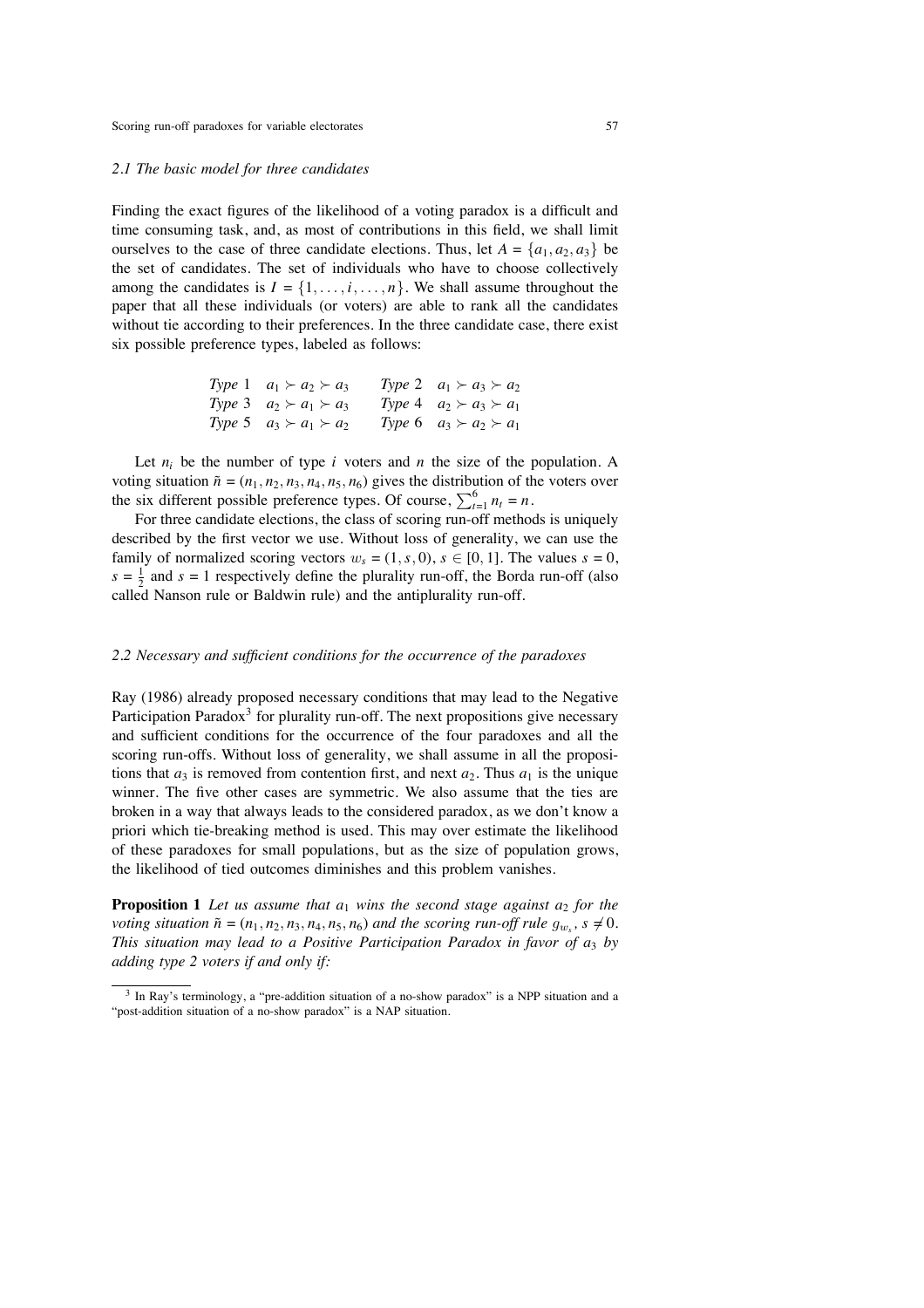$$
\begin{cases}\n n_1 + (1 - s)n_2 + sn_3 - sn_4 + (s - 1)n_5 + n_6 \ge 0 \quad (A.1) \\
 sn_1 - sn_2 + n_3 + (1 - s)n_4 - n_5 + (s - 1)n_6 \ge 0 \quad (A.2) \\
 n_1 + n_2 - n_3 - n_4 + n_5 - n_6 \ge 0 \quad (A.3) \\
 -2sn_1 - (1 + s)n_3 + (2s - 1)n_4 + (1 + s)n_5 + n_6 \ge 0 \quad (A.4)\n\end{cases}
$$

*Proof of Proposition 1.* Let  $S_i$  be the score of alternative  $a_i$  with the scoring vector  $w_s$ , and  $M_{ii}$ , the number of voters who ranks  $a_i$  before  $a_i$  in their ordering, minus the number of individuals with the opposite preference. It is easy to check that the first three inequalities describe the fact that  $a_3$  is removed from consideration at the first stage  $(S_1 > S_3 \ (A.1), S_2 > S_3 \ (A.2))$  and that  $a_1$  wins the pairwise comparison against  $a_2$  ( $M_{12} > 0$  (A.3)). A PPP occurs if, by adding *k* type 2 voters,  $a_3$  beats  $a_2$  at the first stage, and then wins the pairwise comparison (notice that adding type 2 voters helps  $a_1$  against  $a_3$  at the first stage, so that  $a_1$ still remains in contention). Thus,  $a_3$  is the new winner if  $k$  is such that:

$$
\begin{cases}\nS_2 - sk - S_3 \leq 0 \quad (A.5) \\
M_{31} - k \geq 0 \quad (A.6)\n\end{cases}
$$

By multiplying (*A*.6) by *s*, and adding it to (*A*.5), we obtain the constraint (*A*.4).

Now let us assume that the conditions (*A*.1) to (*A*.4) are satisfied for a voting situation  $\tilde{n}$ :  $a_1$  is elected and  $a_3$  is removed first. First, notice that (A.4) together with  $(A.2)$  implies that  $a_3$  beats  $a_1$  in the pairwise comparison for the initial profile. Add  $k'$  type 2 voters to the initial situation such that the comparison between  $a_1$  and  $a_3$  ends up into a tie vote:

$$
-n_1 - n_2 - k' - n_3 + n_4 + n_5 + n_6 = 0
$$
 (A.6')

By multiplying this condition by *s* and adding it to (*A*.4), we obtain:

$$
sn_1 - sn_2 - sk' + n_3 + (1 - s)n_4 - n_5 + (s - 1)n_6 \le 0
$$
 (A.2')

 $a_3$  now beats  $a_2$  at the first stage, and, provided that the tie is broken in its favor,  $a_3$  becomes the new winner.  $\Box$ 

**Proposition 2** Let us assume that  $a_1$  wins the second stage against  $a_2$  for the *voting situation*  $\tilde{n} = (n_1, n_2, n_3, n_4, n_5, n_6)$  *and the scoring run-off rule*  $g_{w_s}$ ,  $s \neq 1$ *. This situation may lead to a Negative Abstention Paradox in favor of a*<sup>3</sup> *by deleting enough type 4 voters if and only if:*

$$
\begin{cases}\n n_1 + (1 - s)n_2 + sn_3 - sn_4 + (s - 1)n_5 - n_6 & \geq 0 \quad (B.1) \\
 sn_1 - sn_2 + n_3 + (1 - s)n_4 - n_5 + (s - 1)n_6 & \geq 0 \quad (B.2) \\
 n_1 + n_2 - n_3 - n_4 + n_5 - n_6 & \geq 0 \quad (B.3) \\
 -n_1 + (2s - 1)n_2 + (s - 2)n_3 + (2 - s)n_5 + (2 - 2s)n_6 & \geq 0 \quad (B.4) \\
 sn_1 - sn_2 + n_3 - n_5 + (s - 1)n_6 & \leq 0 \quad (B.5)\n\end{cases}
$$

*Proof of Proposition 2.* The first three inequalities describe the same voting situations as in Proposition 1. A negative abstention paradox in favor of  $a_3$  occurs if and only if, by removing enough type 4 voters,  $a_3$  first beats  $a_2$  and next obtains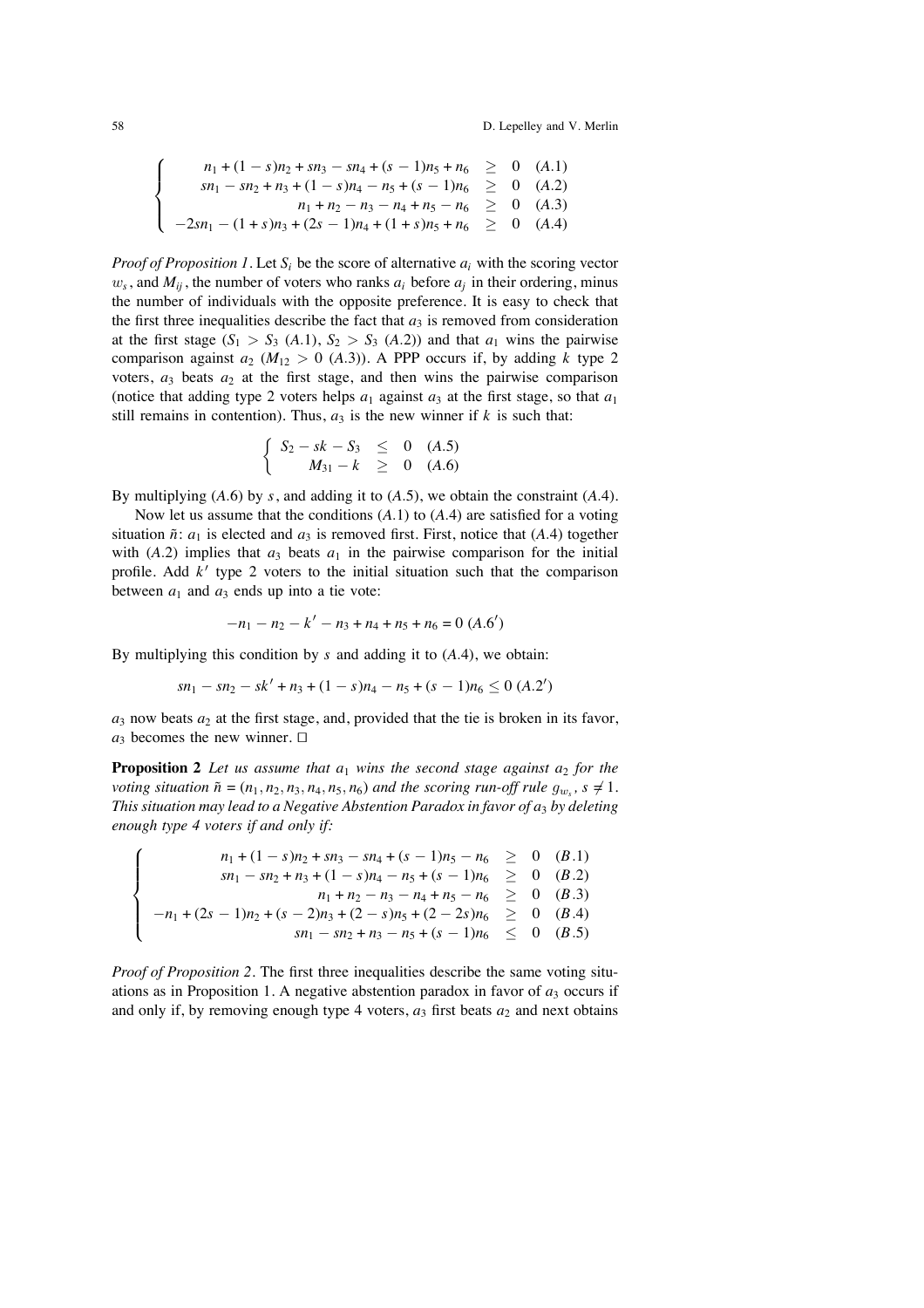a majority of votes against *a*1. A necessary condition is that, when all the type 4 voters are removed ( $n_4 = 0$ ), the score of  $a_3$  is bigger than  $a_2$ 's one. This gives condition (*B*.5). Let  $0 \le k \le n_4$  be a number of voters such that:

$$
\begin{cases}\nS_2 - (1 - s)k - S_3 < 0 \quad (B.6) \\
M_{31} - k > 0 \quad (B.7)\n\end{cases}
$$

By multiplying  $(B.7)$  by  $(1-s)$  and adding it to  $(B.6)$  we obtain condition  $(B.4)$ .

Now let us assume that conditions  $(B.1)$  to  $(B.5)$  are satisfied for a voting situation  $\tilde{n}$ . It is easy to check that condition (*B*.2) and (*B*.4) imply the fact that a majority of voters prefers  $a_3$  to  $a_1$  ( $M_{31} \ge 0$ ). Let  $k'$  be a number of type 4 voters such that  $M_{31} - k' = 0$ :

$$
-n_1 - n_2 - n_3 + n_4 - k' + n_5 + n_6 = 0
$$
 (B.7')

Together with  $(B.4)$ , this condition implies  $(B.6')$ . It might be the case that the number  $k'$  such as equation  $(B.7')$  is satisfied is greater than  $n_4$ . However, as (*B*.5) is satisfied, we can obtain a NAP by removing  $k'' < k'$  type 4 voters such as:

$$
sn_1 - sn_2 + n_3 + (1 - s)n_4 - k''(1 - s) - n_5 + (s - 1)n_6 \le 0 \qquad (B.2')
$$

Then, for this  $k''$ ,  $a_3$  reaches the second stage and still beats  $a_1$  as  $k'' < k'$ . The last two propositions concern NPP and PAP.

**Proposition 3** Let us assume that  $a_1$  beats  $a_2$  at the second stage for the voting *situation*  $\tilde{n} = (n_1, n_2, n_3, n_4, n_5, n_6)$  *and the scoring run-off rule*  $g_{w_s}$ ,  $s \neq 1$ *. This situation may lead to a Negative Participation Paradox in favor of a*<sup>2</sup> *by adding type 5 voters if and only if:*

$$
\begin{cases}\n n_1 + (1 - s)n_2 + sn_3 - sn_4 + (s - 1)n_5 - n_6 \ge 0 \quad (C.1) \\
 (-1 + s - s^2)n_1 + (s^2 - 1)n_2 + (1 - 2s)n_3 \\
 + (1 - s + s^2)n_4 + (2s - s^2)n_6 \ge 0 \quad (C.2) \\
 n_1 + n_2 - n_3 - n_4 + n_5 - n_6 \ge 0 \quad (C.3) \\
 -sn_1 + (2s - 2)n_2 + (1 - 2s)n_3 + n_4 + sn_6 \ge 0 \quad (C.4)\n\end{cases}
$$

**Proposition 4** Let us assume that  $a_1$  beats  $a_2$  at the second stage for the voting *situation*  $\tilde{n} = (n_1, n_2, n_3, n_4, n_5, n_6)$  *and the scoring run-off rule*  $g_{w_s}$ ,  $s \neq 0$ *. This situation may lead to a Positive Abstention Paradox in favor of*  $a_2$  *by deleting some type 3 voters if and only if:*

$$
\begin{cases}\n n_1 + (1 - s)n_2 + sn_3 - sn_4 + (s - 1)n_5 - n_6 & \geq 0 \quad (D.1) \\
 (s^2 - 1)n_1 + (-1 + s - s^2)n_2 + (2s - s^2)n_4 \\
 + (1 - 2s)n_5 + (s^2 - s + 1)n_6 & \geq 0 \quad (D.2) \\
 n_1 + n_2 - n_3 - n_4 + n_5 - n_6 & \geq 0 \quad (D.3) \\
 (s - 1)n_1 - n_2 + 2sn_4 + (1 - 2s)n_5 + (1 - s)n_6 & \geq 0 \quad (D.4) \\
 n_1 + (1 - s)n_2 - sn_4 + (s - 1)n_5 - n_6 & \leq 0 \quad (D.5)\n\end{cases}
$$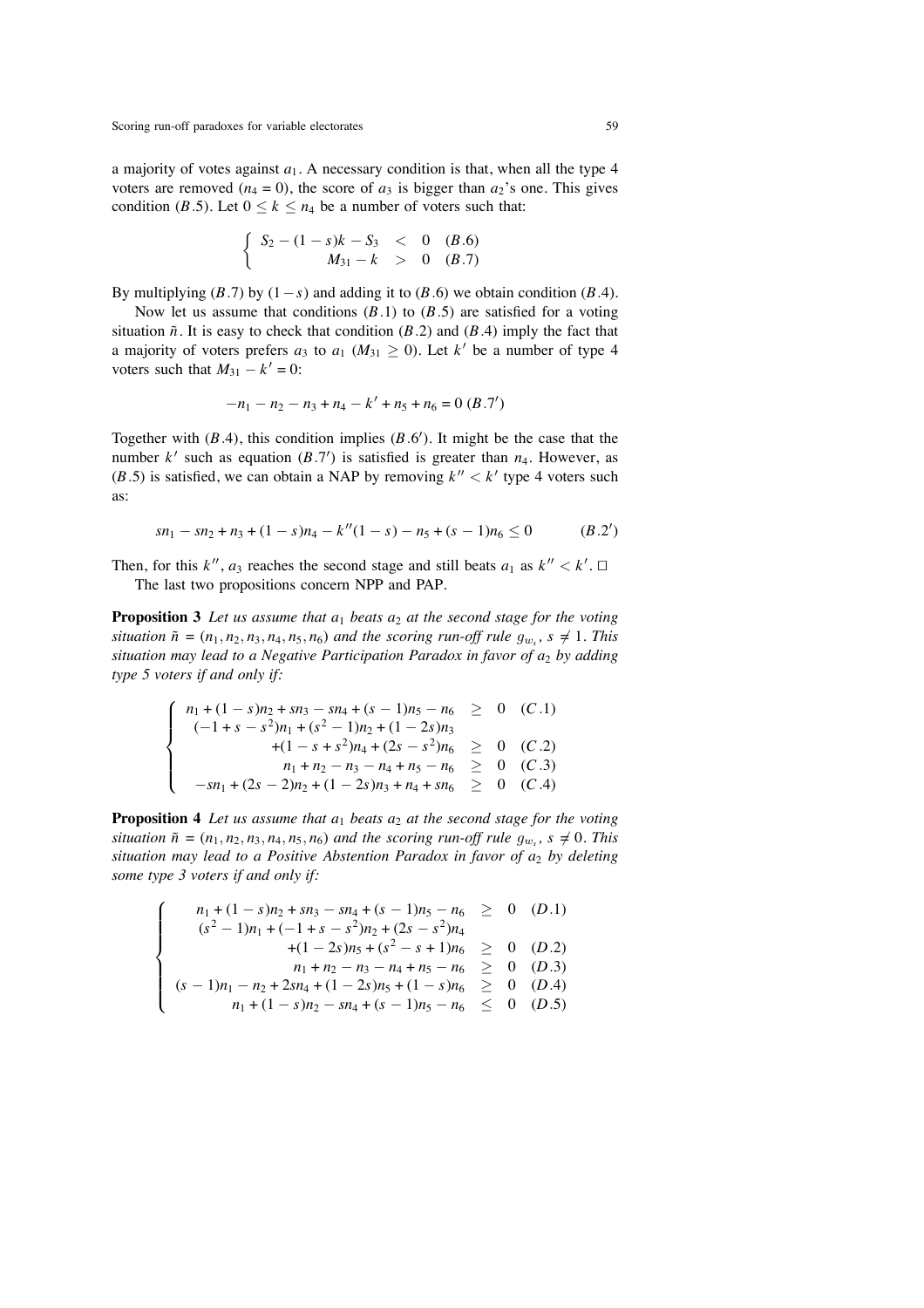As their proofs are similar to the ones of Propositions 1 and 2, we shall just sketch them out.

*Proof of Proposition 3*. Inequalities (*C*.1) and (*C*.3) respectively mean that  $S_1$  >  $S_3$  and  $M_{12}$  > 0. Inequality (*C*.2), which is more complex, calls some comments. In the NPP case, the paradox may occur if and only if there exist  $k$  voters such as the new score of  $a_2$  is still greater than the score of  $a_1$ , while  $a_3$  now beats  $a_1$ . This gives the inequalities  $S_2 - S_1 - ks \ge 0$  and  $S_3 + (1 - s)k - S_1 \ge 0$ . Combined together, they give the condition  $(1-s)(S_2 - S_3) \ge (S_1 - S_3)$ , that is  $(C.2)$ .  $(C.4)$ expresses the following constraints: We must simultaneously add *k* voters such as the new score of  $a_1$  becomes lower than  $a_3$ 's one  $(S_1 + sk \leq S_3 + k)$  and such as  $a_2$  will win the second stage against  $a_3$  ( $M_{23} - k \ge 0$ ). These two conditions, combined together, give  $(1 - s)M_{23} \geq S_1 - S_3$ , that is,  $(C.4)$ . □

*Proof of Proposition 4.* (*D.1*) means that, for the initial voting situation,  $S_1 \geq S_3$ . However, when all the type 3 voters abstain,  $S_3$  becomes greater  $(D.5)$ . As usual, (*D*.3) means that  $M_{12} \ge 0$ . To get a PAP, we must remove *k* type 3 voters such as:

$$
\begin{cases}\nS_2 - k \geq S_3 \\
S_1 - sk \leq S_3 \\
M_{23} - k \geq 0\n\end{cases}
$$

Combined together, the first two inequalities give  $s(S_2 - S_3) \geq S_1 - S_3$ , that is (*D*.2). The last two ones induce  $sM_{23} \geq S_1 - S_3$ , that is, (*D*.4).  $\Box$ 

#### *2.3 Relationships with the abstention paradox*

The negative abstention paradox and the positive abstention paradox are two particular sub cases of the no-show paradox: We just consider either the top ranked alternative or the bottom ranked one. However, for the three candidate case, these two possibilities encompass all the occurences of a no-show paradox.

**Proposition 5** *For three candidate elections, suppose that a voting situation may lead to an abstention paradox under a scoring run-off system, that is, a group of voters may successfully manipulate the outcome by abstaining. Furthermore, let us assume that*  $a_3$  *is eliminated at the first stage, and that*  $a_1$  *beats*  $a_2$  *in the pairwise comparison. Then, the two following cases hold:*

- $\mathcal{I} = I f S_2 > S_1 > S_3$  *at the first stage, the only type of voter which may manipulate the outcome is type 3,*  $a_2 \succ a_1 \succ a_3$ *. A positive abstention paradox will occur in favor of*  $a_2$  *and against*  $a_1$ *.*
- **–** *If S*<sup>1</sup> ≥ *S*<sup>2</sup> > *S*<sup>3</sup> *at the first stage, the voter type which has an incentive to abstain is type 4,*  $a_2 \succ a_3 \succ a_1$ *. This is a negative abstention paradox situation in favor of*  $a_3$  *and against*  $a_1$ *.*

The proof is trivial: one just has to check that, in both sub cases, no other type has an incentive to manipulate by abstaining. A consequence of Proposition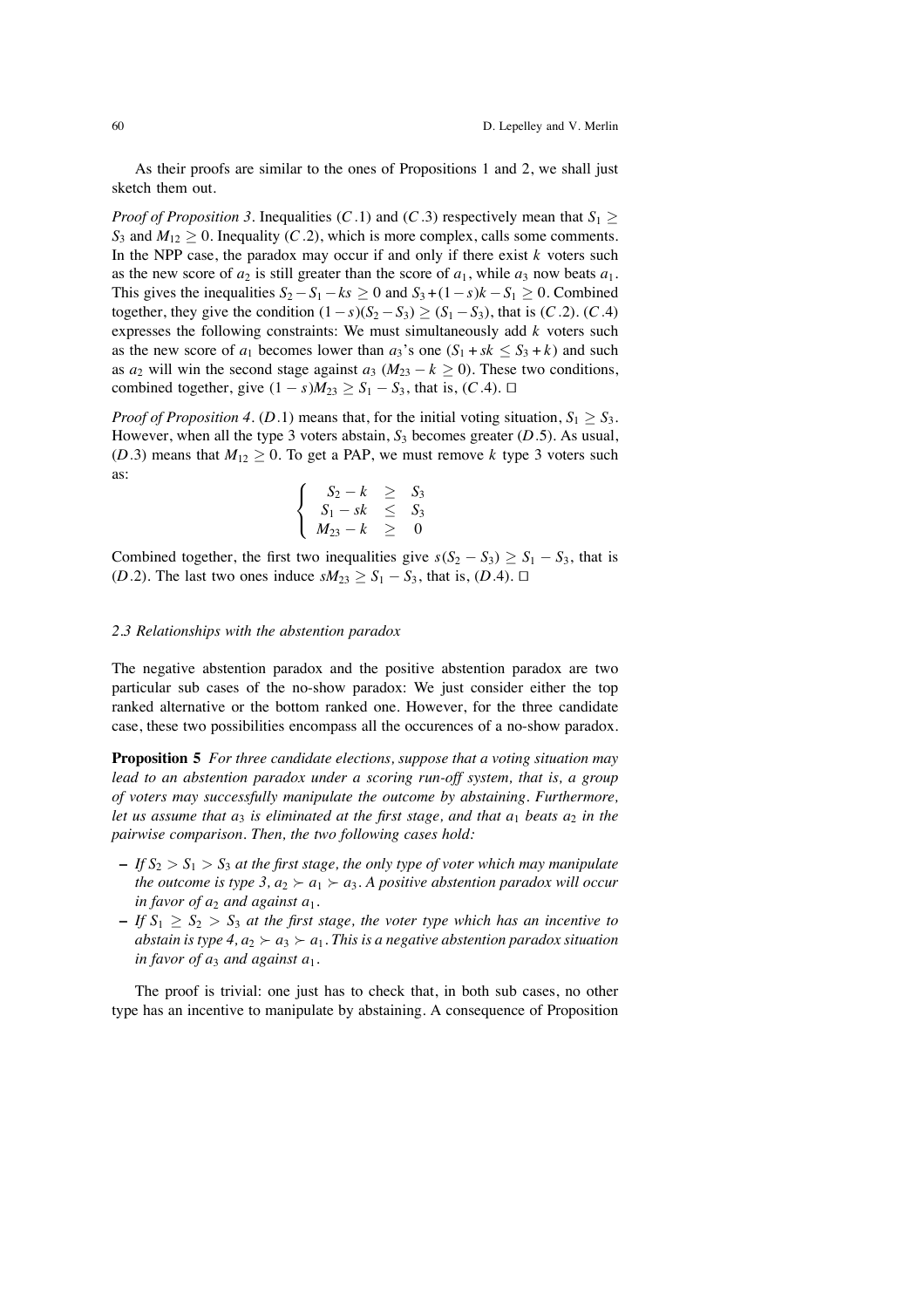5 is that, for  $m = 3$  the likelihood of a no-show paradox is the sum of the probabilities of the positive and negative abstention paradoxes. Unfortunately, this result does not generalizes to the case of participation paradoxes: there exist voting situations and scoring run-offs leading to both positive participation and negative participation paradoxes. The profile displayed in Table 1 gives such an example for the Borda run-off. Using the vector  $w_B = (2, 1, 0)$ , the scores for this initial profile are  $S_1 = 49$ ,  $S_2 = 55$  and  $S_3 = 46$ . Then  $a_1$  beats  $a_2$  with a 10 vote margin. Adding four voters with preference  $a_3 \succ a_1 \succ a_2$  changes the scores into  $S_1 = 53$ ,  $S_2 = 55$  and  $S_3 = 54$ . The second stage winner is now  $a_2$ , by 35 votes against 19, which leads to a negative participation paradox. Similarly, add 10 voters whose preference type is  $a_1 \succ a_3 \succ a_2$  to the initial profile. The new scores are  $S_1 = 69$ ,  $S_2 = 55$  and  $S_3 = 56$  and  $a_3$  beats  $a_1$  with a two vote margin; This is sufficient to create a positive participation paradox.

**Table 1**

| Preference                | Number of voters |
|---------------------------|------------------|
| $a_1 \succ a_2 \succ a_3$ | 15               |
| $a_1 \succ a_3 \succ a_2$ | 1                |
| $a_2 \succ a_1 \succ a_3$ | $\mathcal{R}$    |
| $a_2 \succ a_3 \succ a_1$ | 17               |
| $a_3 \succ a_1 \succ a_2$ | 14               |

## **3 The likelihood of variable electorate paradoxes under IC and IAC assumptions**

#### *3.1 Probability models*

Propositions 1 to 5 give necessary and sufficient conditions for the existence of abstention and participation paradoxes. However, these results do not provide any information about the likelihood of these situations. In order to obtain such results, we have to set some assumptions about the likelihood of the different voting situations. Moreover, these assumptions should reflect to some extent a concept of "impartiality", and do not favor a priori any alternative.

In Social Choice literature, two assumptions about the occurrence of the different voting situations enable us to formalize more precisely these requirements. The most common one is the Impartial Culture condition, which assumes that each voter selects her preference according to a uniform probability distribution. Thus, each voter has a probability  $\frac{1}{6}$  to pick the type *t* preference and the likelihood of a specified voting situation is described by a multinomial distribution:

$$
Prob(\tilde{n} = (n_1, n_2, n_3, n_4, n_5, n_6)) = \frac{n!}{n_1! n_2! n_3! n_4! n_5! n_6!} 6^{-n}
$$

A drawback of this approach is that it puts more weight on the voting situations close to  $\tilde{n} = (n/6, \ldots, n/6)$ , and neglects the impact of unanimous or quasi unan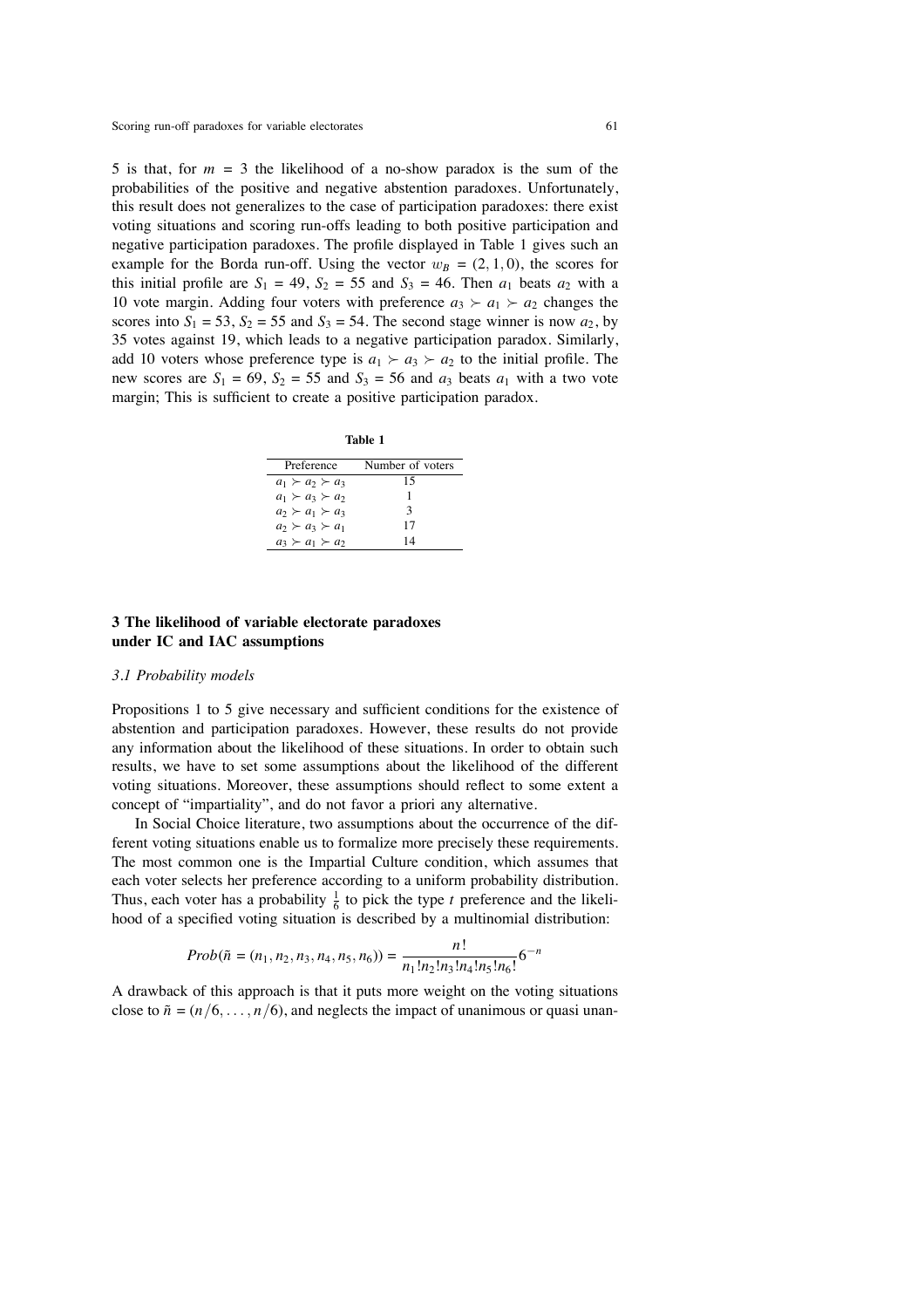imous profiles. On the other hand, the Impartial Anonymous Culture condition considers that each voting situation is equally likely. Thus,

$$
Prob(\tilde{n} = (n_1, n_2, n_3, n_4, n_5, n_6)) = \frac{120n!}{(n+5)!} \,\forall \tilde{n}
$$

To summarize, the IC assumption could be viewed as a case of extremely splitted opinion, while the IAC takes into account more homogeneous societies. Both are widely used in Social Choice literature, and we shall evaluate the likelihood of the different paradoxes we are concerned with for IC as well as IAC. For more details about these assumptions and their extensive use in the literature, see Berg and Lepelley (1994) and Gehrlein (1997).

#### *3.2 Results for small electorate*

Let  $P(X, s, n)$  be the likelihood of the voting situations that may lead to the paradox *X* under the scoring run-off method defined by  $w_s = (1, s, 0)$  for the population of size *n*. *X* stands for *PPP*, *NPP*, *PAP*, *NAP* or *ABS* (*ABS* denoting the abstention paradox). For small electorate, Propositions 1 to 4 make possible a computer enumeration of the voting situations giving rise to the various paradoxes and -a probability model being given- the computation of  $P(X, s, n)$  for every  $s \in [0, 1]$  and every  $X \in \{PPP, NPP, PAP, NAP\}$ ; then, from Proposition 5,  $P(ABS, s, n)$  is obtained by summing  $P(PAP, s, n)$  and  $P(NAP, s, n)$ . We have done these computations for  $s = 1/2$  (Borda run-off),  $s = 0$  (plurality run-off) and  $s = 1$  (antiplurality run-off). Tables 2 to 4 show the computed values of  $P(X, s, n)$  under IAC as well as under IC for  $n = 3, 4, 5, ..., 33$ . Before providing some comments on these results, two preliminary remarks are in order. First, neither *PPP* nor *PAP* can occur under plurality run-off; hence, for every *n*,  $P(PPP, 0, n) = P(PAP, 0, n) = 0$  and  $P(ABS, 0, n) = P(NAP, 0, n)$ . Similarly, *NPP* and *NAP* cannot occur when antiplurality run-off is used:  $P(NPP, 1, n) =$  $P(NAP, 1, n) = 0$  and  $P(ABS, 1, n) = P(PAP, 1, n)$ . Second, it is easily seen from Propositions 1 and 2 that, for  $s = \frac{1}{2}$ , inequalities (*A*.1) to (*A*.4) are equivalent to inequalities  $(B.1)$  to  $(B.4)$ ; furthermore, it can be checked that inequalities  $(B.1)$ to (*B*.4) imply (*B*.5) when  $s = \frac{1}{2}$ . Consequently,  $P(NAP, \frac{1}{2}, n) = P(PPP, \frac{1}{2}, n)$ for every *n*. For this reason, *NAP* does not appear in Table 2 although this paradox can occur under Borda run-off.

The main conclusions that emerge from the examination of Tables 2, 3 and 4 are the following:

- **–** First, the values we obtain are more important for the IC case than with the IAC assumption. This is not an unusual feature in Social Choice literature, as the IAC assumption introduces some degree of homogeneity in voters' preferences (the more homogeneous is a society, the less likely is the occurrence of a paradox).
- **–** The likelihood of the various paradoxes can be surprisingly high (more than 50%) for very small values of *n*, the number of voters. However, when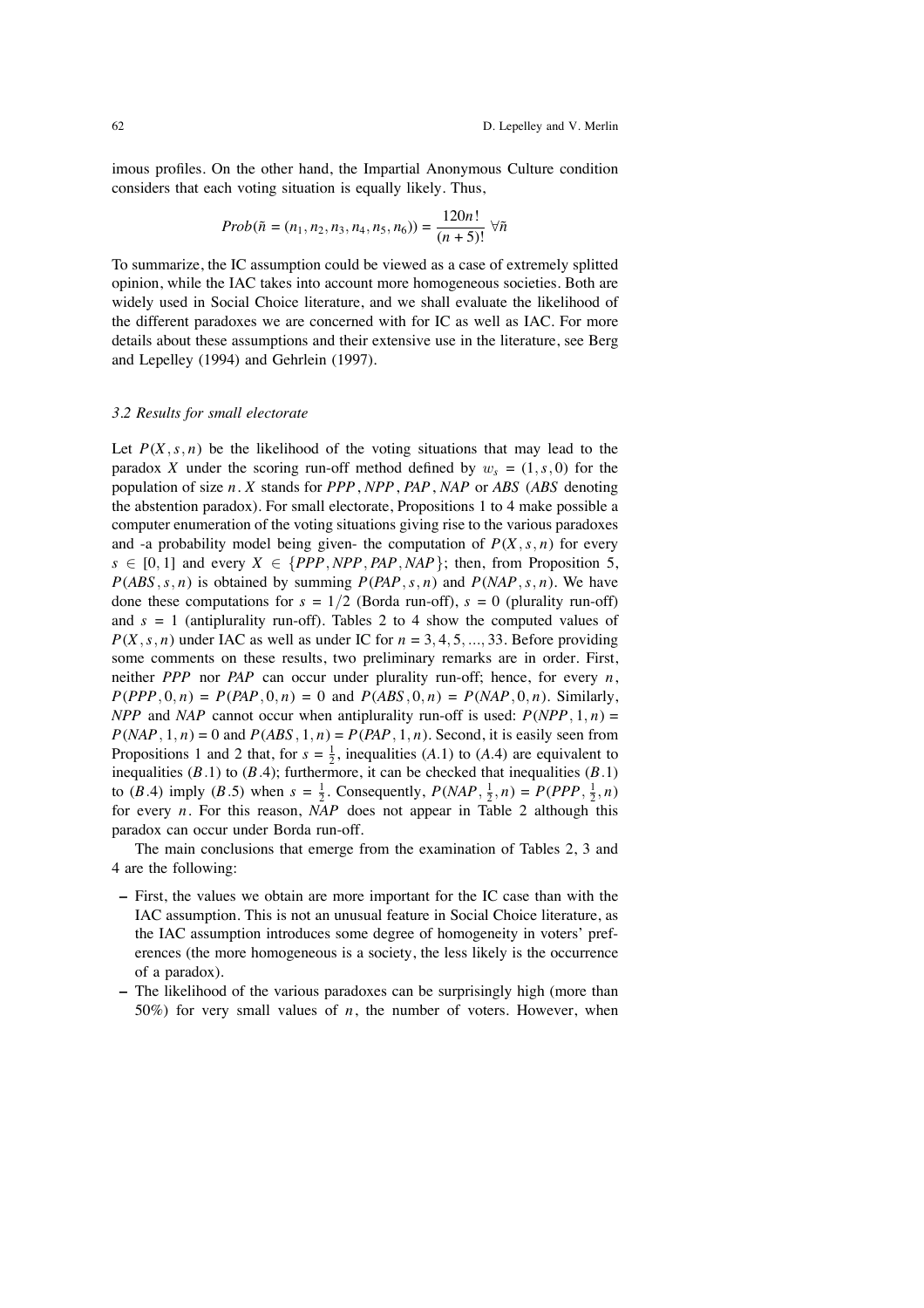|                |            |            | IAC     |            |         |            | IС      |            |
|----------------|------------|------------|---------|------------|---------|------------|---------|------------|
| n              | <b>PPP</b> | <b>NPP</b> | PAP     | <b>ABS</b> | PPP     | <b>NPP</b> | PAP     | <b>ABS</b> |
| 3              | 0.10714    | 0.10714    | 0.10714 | 0.21428    | 0.16667 | 0.16667    | 0.16667 | 0.33333    |
| $\overline{4}$ | 0.28571    | 0.47619    | 0.33333 | 0.61905    | 0.41667 | 0.66667    | 0.52778 | 0.94444    |
| 5              | 0.07143    | 0.09524    | 0.07143 | 0.14286    | 0.13889 | 0.16204    | 0.13889 | 0.27778    |
| 6              | 0.15584    | 0.28571    | 0.19481 | 0.34990    | 0.25849 | 0.45396    | 0.37423 | 0.63272    |
| 7              | 0.05303    | 0.07576    | 0.05303 | 0.10606    | 0.11253 | 0.14253    | 0.12153 | 0.23405    |
| 8              | 0.10256    | 0.20047    | 0.13054 | 0.23310    | 0.19279 | 0.35408    | 0.29982 | 0.49261    |
| 9              | 0.04795    | 0.06593    | 0.04496 | 0.09291    | 0.09627 | 0.12665    | 0.10978 | 0.20605    |
| 10             | 0.07393    | 0.15185    | 0.09590 | 0.16983    | 0.15732 | 0.29565    | 0.25630 | 0.41362    |
| 11             | 0.04258    | 0.05907    | 0.03846 | 0.08104    | 0.08615 | 0.11496    | 0.10143 | 0.18758    |
| 12             | 0.05915    | 0.12314    | 0.07660 | 0.13575    | 0.13494 | 0.10622    | 0.22732 | 0.36225    |
| 13             | 0.03782    | 0.05322    | 0.03361 | 0.07143    | 0.07934 | 0.10622    | 0.09530 | 0.17464    |
| 14             | 0.04954    | 0.10423    | 0.06347 | 0.11300    | 0.11943 | 0.22902    | 0.20631 | 0.32574    |
| 15             | 0.03483    | 0.04915    | 0.03057 | 0.06540    | 0.07439 | 0.09947    | 0.09060 | 0.16499    |
| 16             | 0.04275    | 0.09052    | 0.05425 | 0.09701    | 0.10800 | 0.20799    | 0.19022 | 0.29822    |
| 17             | 0.03235    | 0.04602    | 0.02802 | 0.06038    | 0.07056 | 0.09408    | 0.08683 | 0.15739    |
| 18             | 0.03834    | 0.08060    | 0.04779 | 0.08612    | 0.09921 | 0.19150    | 0.17741 | 0.27662    |
| 19             | 0.03021    | 0.04334    | 0.02597 | 0.05618    | 0.06745 | 0.08967    | 0.08371 | 0.15116    |
| 20             | 0.03501    | 0.07307    | 0.04280 | 0.07781    | 0.09224 | 0.17820    | 0.16691 | 0.25914    |
| 21             | 0.02864    | 0.04123    | 0.02445 | 0.05309    | 0.06486 | 0.08597    | 0.08105 | 0.14591    |
| 22             | 0.03233    | 0.06704    | 0.03887 | 0.07120    | 0.08656 | 0.16720    | 0.15809 | 0.24466    |
| 23             | 0.02729    | 0.03950    | 0.02314 | 0.05043    | 0.06263 | 0.08282    | 0.07874 | 0.14137    |
| 24             | 0.03031    | 0.06225    | 0.03582 | 0.06614    | 0.08185 | 0.15800    | 0.15057 | 0.23241    |
| 25             | 0.02610    | 0.03798    | 0.02202 | 0.04812    | 0.06069 | 0.08010    | 0.07670 | 0.13739    |
| 26             | 0.02867    | 0.05834    | 0.03330 | 0.06197    | 0.07787 | 0.15014    | 0.14404 | 0.22191    |
| 27             | 0.02518    | 0.03671    | 0.02112 | 0.04630    | 0.05899 | 0.07772    | 0.07488 | 0.13386    |
| 28             | 0.02728    | 0.05504    | 0.03120 | 0.05847    | 0.07447 | 0.14334    | 0.13832 | 0.21279    |
| 29             | 0.02437    | 0.03562    | 0.02033 | 0.04470    | 0.05746 | 0.07561    | 0.07323 | 0.13070    |
| 30             | 0.02615    | 0.05327    | 0.02946 | 0.05561    | 0.07152 | 0.13740    | 0.13325 | 0.20477    |
| 31             | 0.02363    | 0.03465    | 0.01964 | 0.04327    | 0.05610 | 0.07374    | 0.07173 | 0.12783    |
| 32             | 0.02519    | 0.04991    | 0.02797 | 0.05316    | 0.06894 | 0.13216    | 0.12871 | 0.19766    |
| 33             | 0.02302    | 0.03380    | 0.01905 | 0.04208    | 0.05486 | 0.07205    | 0.07036 | 0.12522    |

**Table 2.** Probabilities of paradoxes, Borda run-off, n voters

interpreting this conclusion, we have to keep in mind the tie-breaking method we use in our analysis: Ties are always broken in a way that leads to the paradox. This method clearly leads to an over estimation of the probabilities when *n* is small.

**–** For each of the paradoxes we have considered, the probabilities of occurrence tend to decrease when the number of voters becomes larger, but this decreasing is not monotonic. Limiting values for these probabilities are provided in the subsequent paragraph.

#### *3.3 Results for large electorate*

We here provide results for large populations. By large, we mean that the number of individuals is large enough so that we can approximate the distribution of the voting situations by a multivariate normal law in the IC case, and by a Dirichlet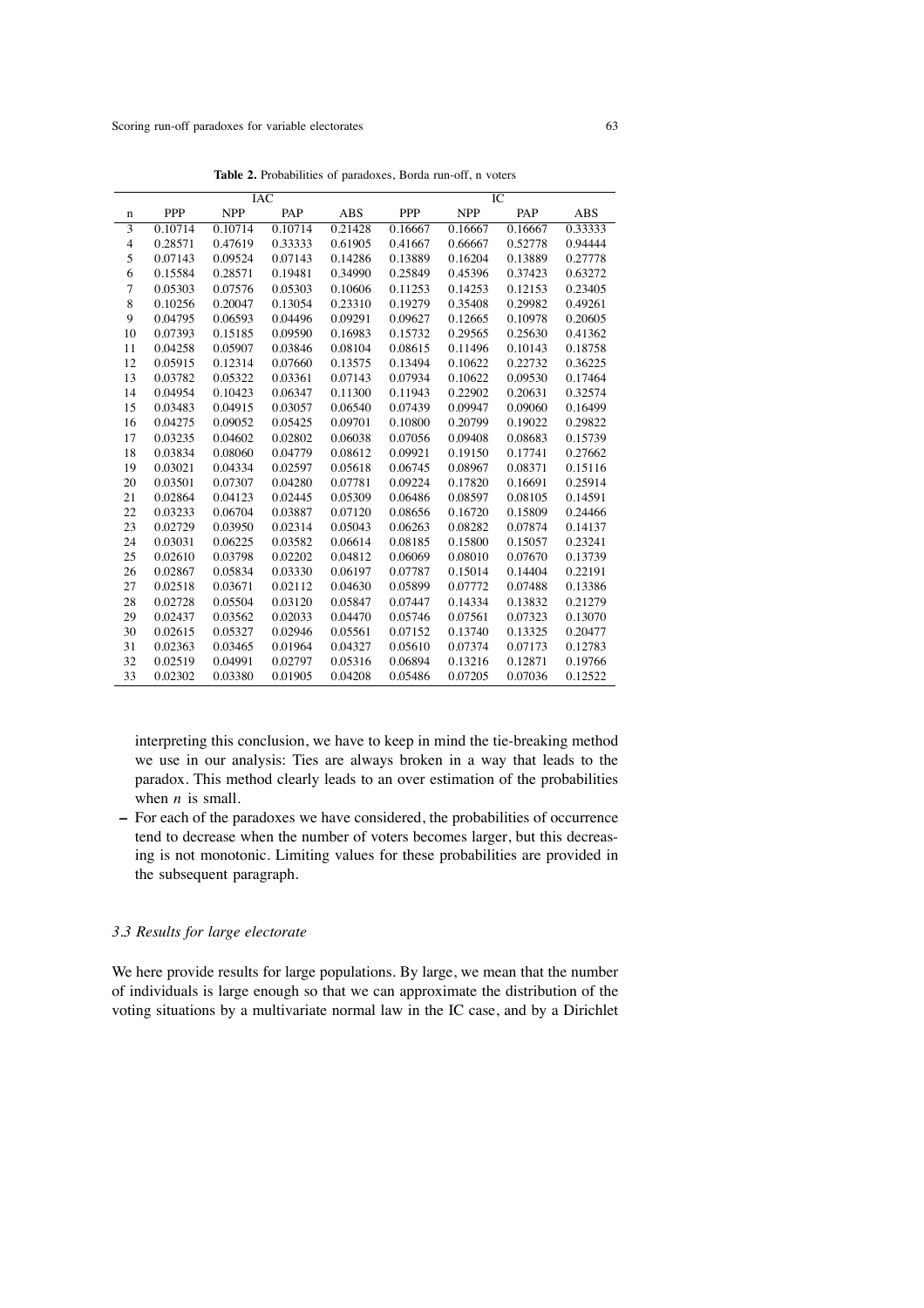|                |            | IAC      | IС         |          |  |
|----------------|------------|----------|------------|----------|--|
| $\mathbf n$    | <b>NPP</b> | NAP(ABS) | <b>NPP</b> | NAP(ABS) |  |
| 3              | 0.21429    | 0.21429  | 0.33333    | 0.33333  |  |
| $\overline{4}$ | 0.57143    | 0.38095  | 0.77778    | 0.55556  |  |
| 5              | 0.14386    | 0.07143  | 0.27778    | 0.09259  |  |
| 6              | 0.36364    | 0.19481  | 0.68416    | 0.44753  |  |
| 7              | 0.12121    | 0.10606  | 0.20405    | 0.18004  |  |
| 8              | 0.28438    | 0.13520  | 0.44410    | 0.17404  |  |
| 9              | 0.13786    | 0.08991  | 0.27806    | 0.17004  |  |
| 10             | 0.27778    | 0.11988  | 0.46457    | 0.27040  |  |
| 11             | 0.11538    | 0.07005  | 0.23252    | 0.10452  |  |
| 12             | 0.22204    | 0.12023  | 0.45793    | 0.26090  |  |
| 13             | 0.10924    | 0.07633  | 0.20952    | 0.14550  |  |
| 14             | 0.18060    | 0.08514  | 0.37171    | 0.15497  |  |
| 15             | 0.11378    | 0.07237  | 0.24783    | 0.13734  |  |
| 16             | 0.17249    | 0.09317  | 0.37440    | 0.19960  |  |
| 17             | 0.10390    | 0.06152  | 0.21815    | 0.10029  |  |
| 18             | 0.16298    | 0.08416  | 0.38223    | 0.20074  |  |
| 19             | 0.10051    | 0.06592  | 0.20680    | 0.12782  |  |
| 20             | 0.15008    | 0.07544  | 0.33181    | 0.13940  |  |
| 21             | 0.10289    | 0.06312  | 0.23184    | 0.12207  |  |
| 22             | 0.14136    | 0.07462  | 0.33225    | 0.16785  |  |
| 23             | 0.09717    | 0.05763  | 0.21059    | 0.09625  |  |
| 24             | 0.14015    | 0.07366  | 0.43205    | 0.17036  |  |
| 25             | 0.09515    | 0.05962  | 0.20343    | 0.11702  |  |
| 26             | 0.13009    | 0.06575  | 0.30709    | 0.12869  |  |
| 27             | 0.09648    | 0.05837  | 0.22202    | 0.11283  |  |
| 28             | 0.12704    | 0.06780  | 0.30717    | 0.14945  |  |
| 29             | 0.09276    | 0.05460  | 0.20557    | 0.09302  |  |
| 30             | 0.12468    | 0.06528  | 0.31658    | 0.15188  |  |
| 31             | 0.09145    | 0.05610  | 0.20048    | 0.10966  |  |
| 32             | 0.11967    | 0.06184  | 0.29019    | 0.12095  |  |
| 33             | 0.09235    | 0.05506  | 0.21529    | 0.10650  |  |

**Table 3.** Probabilities of paradoxes, plurality run-off, n voters

distribution in the IAC case. For three candidate elections and large populations, the computations can be undertaken and our results provide exact figures (see Section 5 for the details). Table 5 displays the values of  $P(X, s, \infty)$  for the plurality run-off (PL), the Borda run-off (BO), and the antiplurality run-off (AP) under the IC and IAC assumptions. In the IC case, we have been able to derive formulas for all the values of  $s \in [0, 1]$  and the five paradoxes (these formulas are described in Section 5.1). The corresponding figures are displayed in Table 6.

These figures call some comments. First, the limiting values we obtain for the IC case show a symmetry between *NPP* and *PAP* under Borda run-off. Similarly, we notice that  $P(PPP, 1, \infty) = P(NAP, 0, \infty)$  and  $P(NPP, 0, \infty) = P(PAP, 1, \infty)$ when IC is assumed. These symmetries are directly related to the fact that the IC assumption describes extremely splitted societies. When we consider all the situations rather than only those close to the situation  $\tilde{n} = (\frac{n}{6}, \dots, \frac{n}{6})$ , *i.e.* when we move from IC to IAC, these symmetries vanish.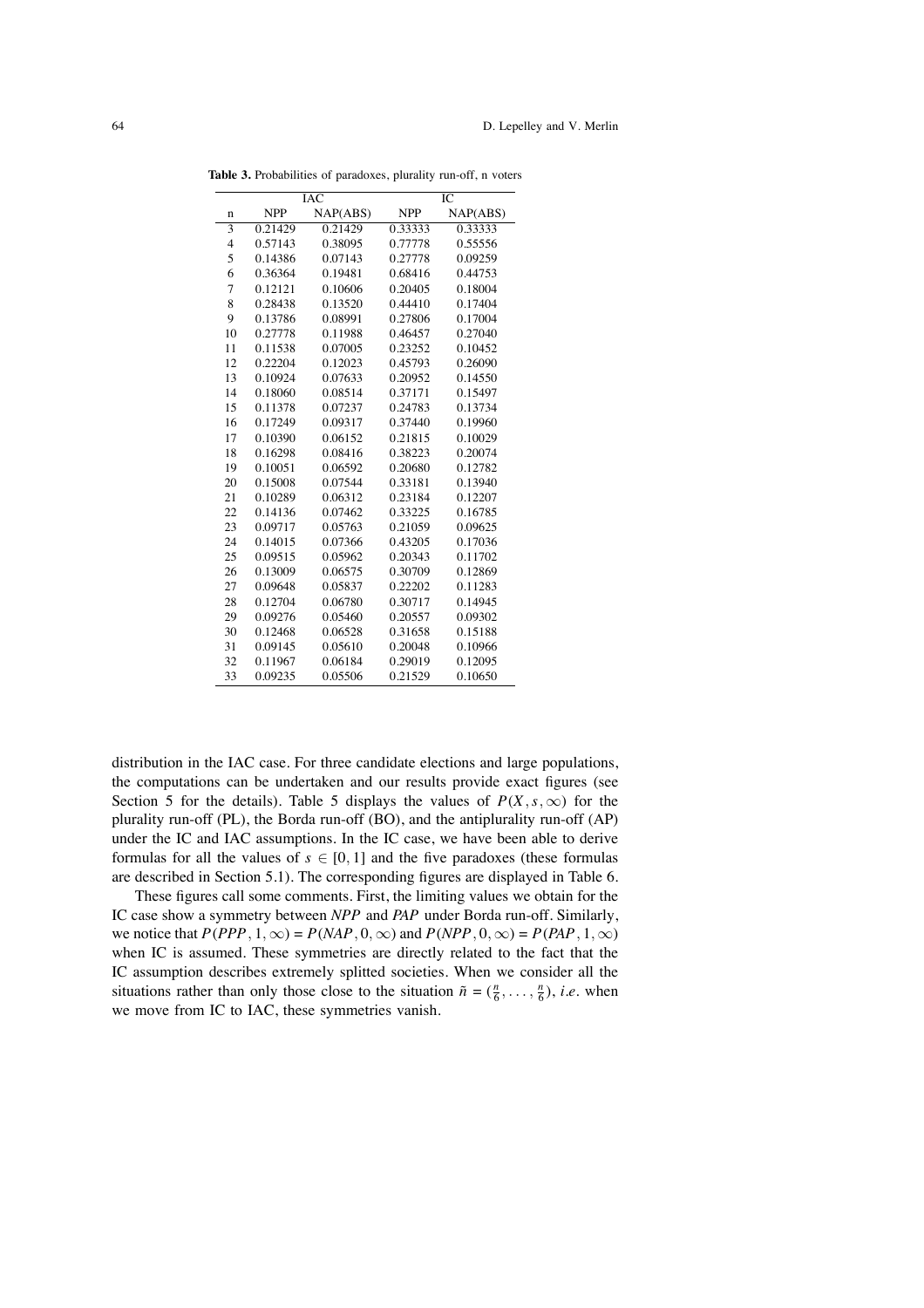|                |         | IAC      | IС         |          |  |
|----------------|---------|----------|------------|----------|--|
| n              | PPP     | PAP(ABS) | <b>PPP</b> | PAP(ABS) |  |
| $\overline{3}$ | 0.21429 | 0.21429  | 0.33333    | 0.33333  |  |
| $\overline{4}$ | 0.14286 | 0.23810  | 0.11111    | 0.33333  |  |
| 5              | 0.16667 | 0.09524  | 0.23148    | 0.13889  |  |
| 6              | 0.20779 | 0.25974  | 0.43724    | 0.57613  |  |
| 7              | 0.09091 | 0.09091  | 0.11403    | 0.20405  |  |
| 8              | 0.14452 | 0.16317  | 0.29207    | 0.39209  |  |
| 9              | 0.09890 | 0.09890  | 0.17229    | 0.22330  |  |
| 10             | 0.10390 | 0.12587  | 0.15625    | 0.31671  |  |
| 11             | 0.09066 | 0.07418  | 0.15993    | 0.17017  |  |
| 12             | 0.10957 | 0.13187  | 0.25463    | 0.39270  |  |
| 13             | 0.07073 | 0.07073  | 0.10512    | 0.20001  |  |
| 14             | 0.09288 | 0.10578  | 0.20607    | 0.33965  |  |
| 15             | 0.07663 | 0.07624  | 0.13802    | 0.22625  |  |
| 16             | 0.07814 | 0.09524  | 0.14194    | 0.31025  |  |
| 17             | 0.07177 | 0.06448  | 0.13458    | 0.18889  |  |
| 18             | 0.08167 | 0.09682  | 0.19545    | 0.34813  |  |
| 19             | 0.06183 | 0.06310  | 0.09916    | 0.20529  |  |
| 20             | 0.07612 | 0.08549  | 0.17005    | 0.31843  |  |
| 21             | 0.06485 | 0.06567  | 0.12212    | 0.22684  |  |
| 22             | 0.06748 | 0.08027  | 0.13039    | 0.30362  |  |
| 23             | 0.06264 | 0.05977  | 0.12075    | 0.20292  |  |
| 24             | 0.06902 | 0.08155  | 0.16602    | 0.32993  |  |
| 25             | 0.05751 | 0.05848  | 0.09488    | 0.21046  |  |
| 26             | 0.06611 | 0.07483  | 0.15002    | 0.30684  |  |
| 27             | 0.05888 | 0.06031  | 0.11260    | 0.22816  |  |
| 28             | 0.06118 | 0.07202  | 0.12191    | 0.29816  |  |
| 29             | 0.05731 | 0.05643  | 0.11190    | 0.20990  |  |
| 30             | 0.06254 | 0.07269  | 0.14822    | 0.31794  |  |
| 31             | 0.05399 | 0.05575  | 0.09167    | 0.21530  |  |
| 32             | 0.06043 | 0.06855  | 0.13710    | 0.29963  |  |
| 33             | 0.05503 | 0.05683  | 0.10611    | 0.22855  |  |

**Table 4.** Probabilities of paradoxes, antiplurality run-off, n voters

It is well known that the plurality run-offs are the *only* scoring run-off methods which are immune to PPP and PAP, while a symmetric result hold for antiplurality run-offs with NPP and NAP (see Smith, 1973; Lepelley, 1989; Saari, 1994; Merlin, 1996). But here, we get a stronger result under the IC assumption: The likelihood of PPP and PAP is increasing with *s* and is maximal for *s* = 1. A similar result holds for the antiplurality run-off with NPP and NAP as *s* decreases.

The abstention paradoxes can be easily interpreted. The figures give the probability that a group of individuals has an incentive to abstain (whether or not they effectively implement this strategy). Moreover, by summing the NAP and PAP data, we obtain the probability of a no-show paradox. The comparison with the probabilities of More is Less and Less is More paradoxes obtained by Lepelley, Chantreuil and Berg (1996) for the IAC case (see Table 7) indicates similar orders of magnitude. Still with the IAC assumption, the data clearly indicate that Borda run-off does better than plurality or plurality run-off. This is also true with the IC assumption, but the picture is somewhat different: The advantage of Borda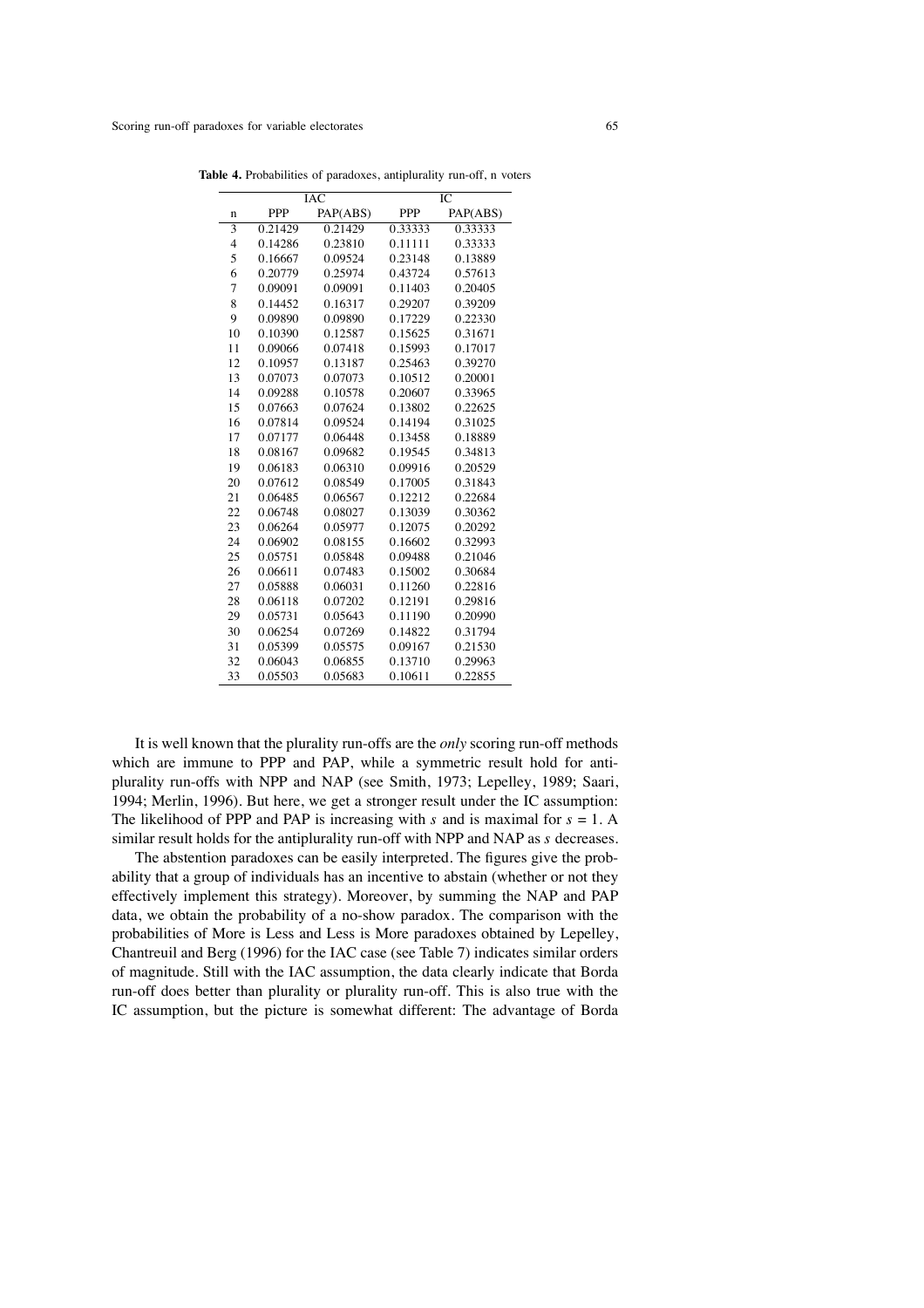|            |                               | IAC                |                               |              | $\overline{IC}$ |          |
|------------|-------------------------------|--------------------|-------------------------------|--------------|-----------------|----------|
| Properties | PL                            | <b>BO</b>          | AP                            | PL           | <b>BO</b>       | AP       |
| <b>PPP</b> | $\mathbf{0}$                  | 0.014 <sup>a</sup> | $\frac{43}{1125}$<br>(0.0382) | $\mathbf{0}$ | 0.02198         | 0.05583  |
| <b>NPP</b> | $\frac{7}{96}$<br>(0.0729)    | 0.020 <sup>a</sup> | $\theta$                      | 0.16230      | 0.02825         | $\theta$ |
| PAP        | $\mathbf{0}$                  | $0.010^{a}$        | $\frac{49}{1152}$<br>(0.0425) | $\mathbf{0}$ | 0.02825         | 0.16230  |
| <b>NAP</b> | $\frac{47}{1152}$<br>(0.0408) | 0.014 <sup>a</sup> | $\mathbf{0}$                  | 0.05583      | 0.02198         | $\theta$ |
| <b>ABS</b> | $\frac{35}{648}$              | 0.0214a            | $\frac{49}{1152}$             | 0.05583      | 0.05022         | 0.16230  |
|            | (0.054)                       |                    | (0.0425)                      |              |                 |          |

**Table 5.** Probabilities of paradoxes for plurality run-off, Borda run-off, and antiplurality run-off

<sup>a</sup> Estimates obtained by using Monte-Carlo simulations.

run-off over plurality is tiny, and the minimal value for the abstention paradox is obtained with  $s \approx 0.4$ .

Giving an interpretation for the participation paradoxes is harder. For example, the figure 16.23% for a NPP with plurality run-off indicates that in these situations, extra voters may hurt themselves by voting. But where do they come from ? Such scenario would imply that some voters have already given their ballots, while others haven't, and that this second group knows the results obtained by the first voters. Although such situations are not completely impossible, it might be difficult to find convincing examples for this scenario.

One last remark is worth noticing: whatever the assumption, the paradox and the rule we consider, our figures are systematically lower than the figures obtained for the likelihood of coalitional manipulations (CM, see Table 7). By coalitional manipulation, we mean that some voters may change the outcome in their favor by misrepresenting their sincere preference, *without abstaining*. However, the data we display are just partial, only concerning the plurality and antiplurality run-offs for three candidate elections. Could it be possible that the situations that lead to a no-show paradox would be also manipulable by coalitions of voters ? The next section will indicate to which extent this comment is funded.

#### **4 Is abstaining the only possible strategy ?**

The previous section describes the conditions under which some voters sharing the same preference type may choose to abstain in order to obtain a better result. However, one may wonder whether abstention was the optimal strategy in these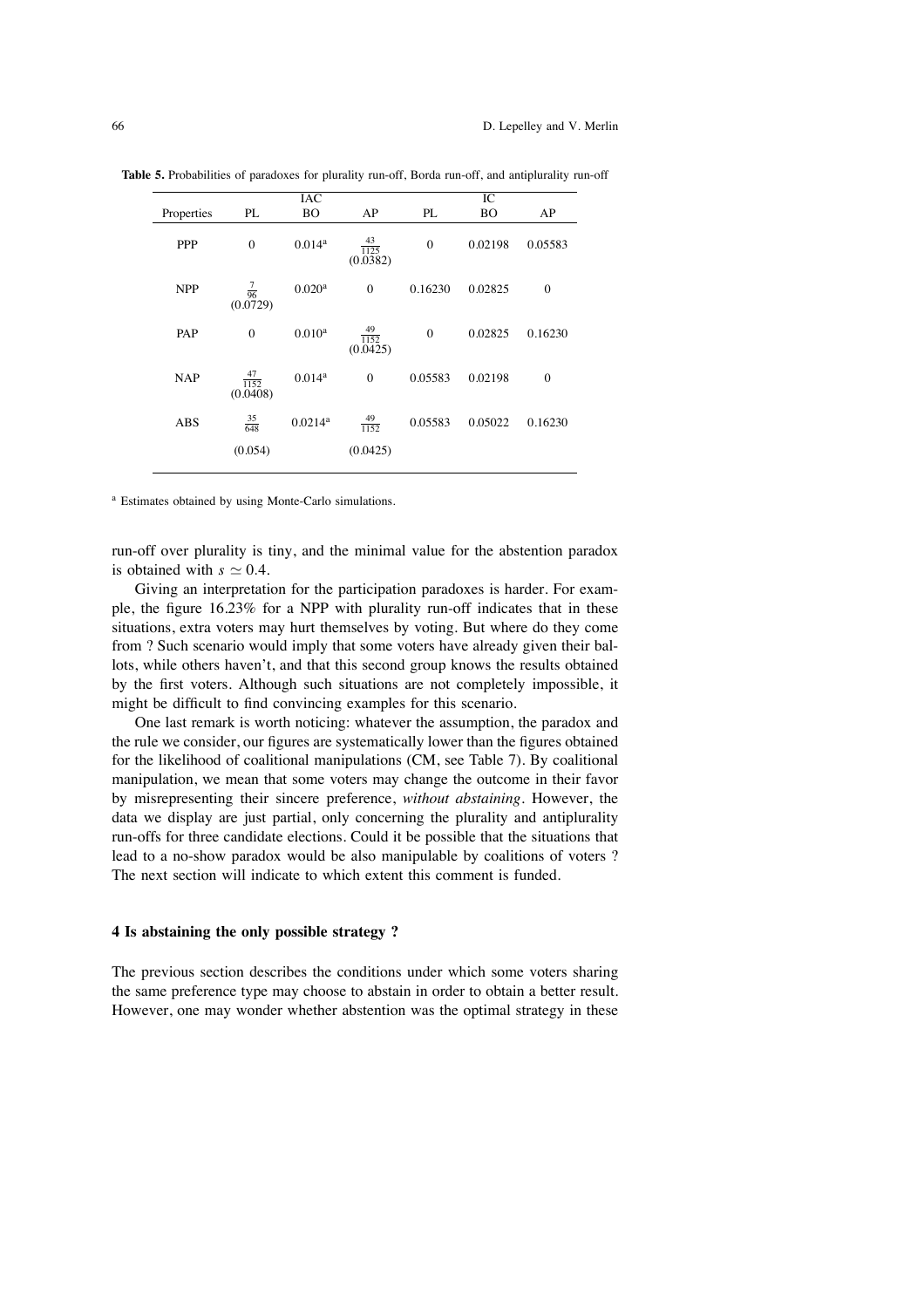| $\lambda$ | $P(PPP, s, \infty)$ | $P(NPP, s, \infty)$ | $P(PAP, s, \infty)$ | $P(NAP, s, \infty)$ | $P(ABS, s, \infty)$ |
|-----------|---------------------|---------------------|---------------------|---------------------|---------------------|
|           | 0.0558269           | $\Omega$            | 0.1622955           | $\Omega$            | 0.1622955           |
| 0.9       | 0.0478496           | 0.0059425           | 0.1340079           | 0.0070622           | 0.1410701           |
| 0.8       | 0.0403399           | 0.0114469           | 0.1010195           | 0.0123198           | 0.1133393           |
| 0.7       | 0.0335467           | 0.0163528           | 0.0684872           | 0.0160035           | 0.0844907           |
| 0.6       | 0.0274304           | 0.0211161           | 0.0431940           | 0.0188015           | 0.0619955           |
| 0.5       | 0.0219771           | 0.0282491           | 0.0282491           | 0.0219771           | 0.0502262           |
| 0.4       | 0.0188015           | 0.0431940           | 0.0211161           | 0.0274304           | 0.0485465           |
| 0.3       | 0.0160035           | 0.0684872           | 0.0163528           | 0.0335467           | 0.0498995           |
| 0.2       | 0.0123198           | 0.1010195           | 0.0114469           | 0.0403399           | 0.0517868           |
| 0.1       | 0.0070622           | 0.1340079           | 0.0059425           | 0.0478496           | 0.0537921           |
| $\Omega$  | $\Omega$            | 0.1622955           | $\Omega$            | 0.0558269           | 0.0558291           |

**Table 6.** The likelihood of paradoxes under IC for large populations as  $\lambda$  varies

**Table 7.** Other manipulation paradoxes for plurality and antiplurality run-off

| Assumption | Paradox   | $P(X, \infty, 0)$             | $P(X,\infty, 1)$                                      |
|------------|-----------|-------------------------------|-------------------------------------------------------|
|            | MLP       | $0.0451$ <sup>a</sup>         | 0.0556a                                               |
|            |           | $\left(\frac{12}{288}\right)$ | $\left(\frac{7}{18}\right)$                           |
| <b>IAC</b> | LMP       | $0.0197$ <sup>a</sup>         | $0.0648$ <sup>a</sup>                                 |
|            |           | $\left(\frac{17}{864}\right)$ | $\left(\frac{7}{108}\right)$<br>40.43056 <sup>b</sup> |
|            | <b>CM</b> |                               |                                                       |
|            |           | $(\frac{1}{9})$               | $\left(\frac{31}{72}\right)$                          |
| IС         | CМ        | 0.16887c                      |                                                       |
|            |           |                               |                                                       |

<sup>a</sup> Lepelley, Chantreuil and Berg (1996);

```
c Lepelley and Valognes (1999);
```
 $<sup>b</sup>$  Lepelley and Mbih (1994);</sup>

```
d Kim and Roush (1997)
```
situations. Could a "classical manipulation", that is a coordinated change of preferences for a group of voters, give exactly the same result ? Lepelley (1995) showed that the set of voting situations leading to the possibility of a no-show paradox was a proper subset of the set of manipulable situations for plurality run-off. This section will generalize this result to all the scoring run-offs, and a wider class of voting mechanisms. In order to achieve this aim, we shall borrow some tools of the geometric approach, introduced in Social Choice literature by Saari (1994).

## *4.1 The definition of the domains*

Until now, we considered voting procedures as functions from the set of all the possible voting situations into *A*, the set of possible candidates. For most of the voting rules, it is possible to go a step further and to define them on the simplex *Si*(*m*!):

$$
Si(m!) = \left\{ p = (p_1, \ldots, p_t, \ldots, p_{m!}) \in \mathbb{R}^{m!} : \sum_{t=1}^{m!} p_t = 1, p_t \ge 0 \right\}
$$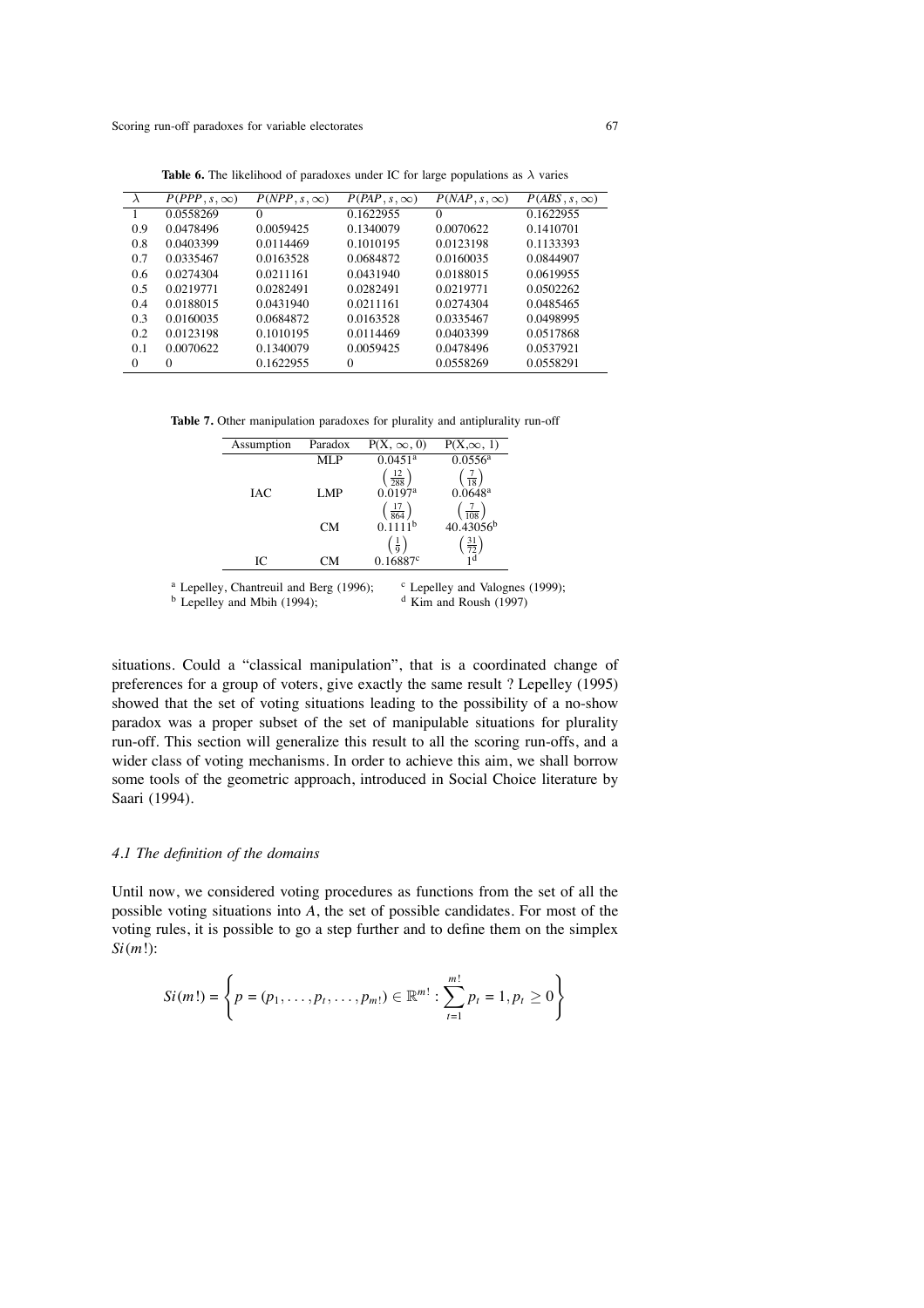where  $p_t$  gives the fraction of voters with the type  $t$  preference. We do not lose anything by working with profiles  $p$  rather than with voting situations  $\tilde{n}$ as long as the voting rule is *homogeneous*<sup>4</sup>: when we replicate each individual preference  $k$  times,  $k \in \mathbb{N}$ , to obtain a new population, the social outcome should stay unchanged. For example, the profile on Table 1 can be expressed as  $p = (\frac{15}{50}, \frac{1}{50}, \frac{3}{50}, \frac{17}{50}, \frac{14}{50}, 0)$ . Similarly, this point in *Si(m!)* represents  $\tilde{n}$  = (15, 1, 3, 17, 14, 0) as well as all the voting situations  $k.\tilde{n}$ ,  $k \in \mathbb{N}$ .

By defining the set of possible profiles as the set of rational points in the simplex  $Si(m!)$ , we are now able to use all the tools of geometry and linear algebra for the study of voting procedures. However, there is one limit to this setup. When we state a result for a profile in  $Si(m!)$ , we know that there exists a voting situation that gives the same result, but we don't know what is the size of this population. It might be the case that the theorem is not true for small numbers of individuals.

In this context, let us consider a voting procedure q as a function from  $Si(m!)$ into  $2<sup>A</sup>\sqrt{\emptyset}$ , the set of all the non-empty subsets of *A*. For *q*, the *domain of an alternative a* is the set of profiles in  $Si(m!)$  which lead to this outcome:

$$
D_g(a) = \{p \in Si(m!) : a \in g(p)\}\
$$

The simplest way to describe a domain is to characterize its boundaries. Fortunately, for most voting processes, the boundaries are just portions of hyperplanes. In particular, this is true for the scoring rules (see Young, 1975; Saari, 1994) as well as for the scoring run-offs. For example, the inequalities  $(A.1)$  to  $(A.3)$ clearly show that the conditions that lead to  $a_1$ 's victory are linear (just divide them by  $n$  and replace the inequalities by equalities to obtain the exact equations in  $Si(m!)$ . The linearity of the boundaries is not a characteristic feature of the scoring rules, and this property has been also used for the study of other voting rules like the Copeland method (see Merlin and Saari, 1998) or the Kemeny rule (see Saari and Merlin, 2000).

**Table 8.** Boundaries of the domain of  $a_1$  for scoring run-off  $w_s = (1, s, 0)$ 

| <b>Vectors</b>  | Coordinates                    | Boundary with |
|-----------------|--------------------------------|---------------|
| $M^{12}$        | $(1, 1, -1, -1, 1, -1)$        | $D(a_2)$      |
| $M^{13}$        | $(1, 1, 1, -1, -1, -1)$        | $D(a_3)$      |
| S <sup>12</sup> | $(1-s, 1, s-1, -1, s, -s)$     | $D(a_3)$      |
| $\sqrt{13}$     | $(1, 1-s, s, -s, s-1, -1)$     | $D(a_2)$      |
| $\sqrt{23}$     | $(s, -s, 1, 1-s, -1, s-1)$     | $D(a_3)$      |
| $\sqrt{32}$     | $(-s, s, -1, s - 1, 1, 1 - s)$ | $D(a_2)$      |

For a specified voting procedure, each linear boundary is characterized by its normal vectors. To precise the shape of a domain, we just have to choose a normal vector pointing toward the interior of the domain for each boundary. As an example, Table 8 displays these vectors for the domain of  $a_1$  and the scoring

<sup>4</sup> This property was first introduced by Young (1975).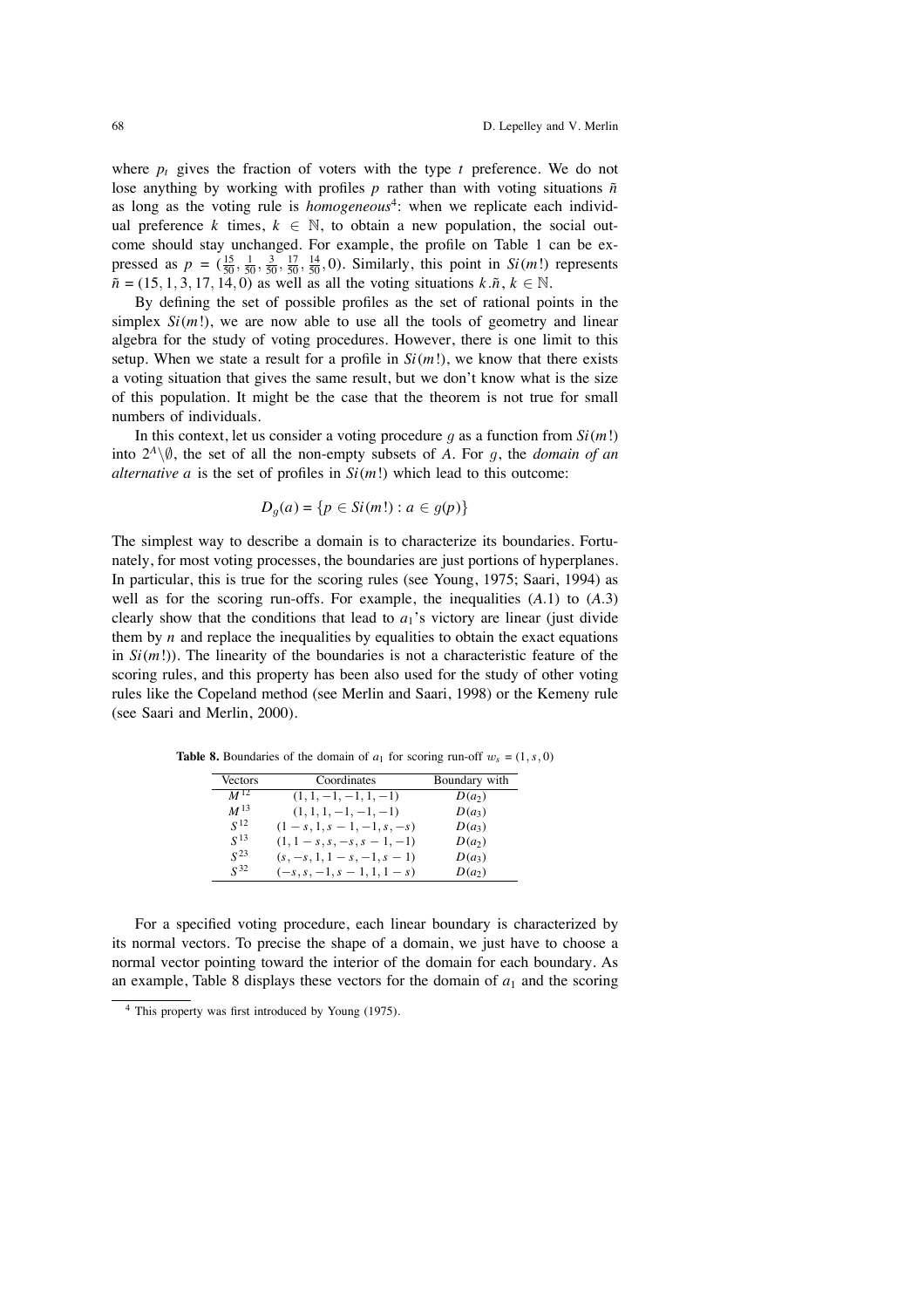run-off  $w_s = (1, s, 0)$ . Vectors  $M^{12}$  and  $M^{13}$  describe the hyperplanes where the pairwise outcome is a tie between  $a_1$  and  $a_2$  or  $a_3$ . Vectors  $S^{12}$  and  $S^{13}$ characterize the situations where  $a_1$  shares the last position at the first stage with another alternative. Vectors  $S^{23}$  and  $S^{32}$  represent the cases where, by changing  $a_1$ 's second stage opponent, we can end up with a victory for  $a_1$  instead of a defeat.

#### *4.2 Changes of preferences that change the outcome*

In  $Si(m!)$ , any change of preferences by a voter or a group of voters can be represented by a vector  $d = p^f - p^i$ , where  $p^i$  is the initial profile, while  $p^f$  is the final profile. By this way, we can describe many senarii involving changes of preferences, like monotonicity, coalitional manipulation, and all the different types of participation and abstention paradoxes.

Let us assume that  $a_2$  is elected and that an abstention paradox occurs in favor of *a*1. Moreover, let us consider in a first step that the voters who abstain share the same preference type. Thus, for these voters,  $a_1 \succ a_2$ . Let  $E_t$  be the preference profile where all the coordinates are zero's except the  $t^{th}$  one;  $E_t$ represents the voting situations for which all the individuals share the same type *t* preference. Let *d* be a change of preference which describe the abstention of *k* type *t* voters among n individuals. Thus,

$$
\tilde{n}^f = \tilde{n}^i - kE_t \tag{1}
$$

$$
\Leftrightarrow (n-k)p^f = np^i - kE_t \tag{2}
$$

$$
\Leftrightarrow p^f = \gamma p^i + (1 - \gamma) E_t \tag{3}
$$

with  $\gamma = \frac{n}{n-k}$ ,  $\gamma > 1$ . In turns,

$$
d = p^f - p^i = (\gamma - 1)(p^i - E_t)
$$
 (4)

As this strategy is successful, the vector *d* must cross one of the boundaries between  $D_q(a_2)$  and  $D_q(a_1)$ . This is the case if and only if  $Nd > 0$  for at least one normal vector  $N$  pointing inside the domain of  $a_1$ , i.e. if there exists a normal vector *N* for one of the boundary hyperplanes such that:

$$
d.N = (\gamma - 1)Np^{i} - (\gamma - 1)NE_{t} > 0
$$
\n<sup>(5)</sup>

As  $Np^i$  is negative by assumption ( $p^i$  is in the domain of  $a_2$ ), a necessary condition for the abstention paradox to occur is that  $NE<sub>t</sub> < 0$ . As an example, one may check in Table 8 that  $S^{32}E_1 = -s < 0$ , for  $s \neq 0$ . Thus, if  $p^i$  is close enough to the boundary  $S^{32}p^i = 0$ , it is possible for type 1 voters to manipulate the outcome by abstaining. This leads to a positive abstention paradox in favor of  $a_1$ . Similarly,  $S^{32}E_4 = s - 1 < 0$ ,  $s \neq 1$  shows that a NPP may also occur in some situations.

Equation (4) describes the abstention of a fraction of  $\frac{\gamma - 1}{\gamma} = \frac{k}{n}$  voters. It is easy to generalize this equation into  $d = (\gamma - 1)(p^{i} - p^{a})$ , where  $p^{a}$  describes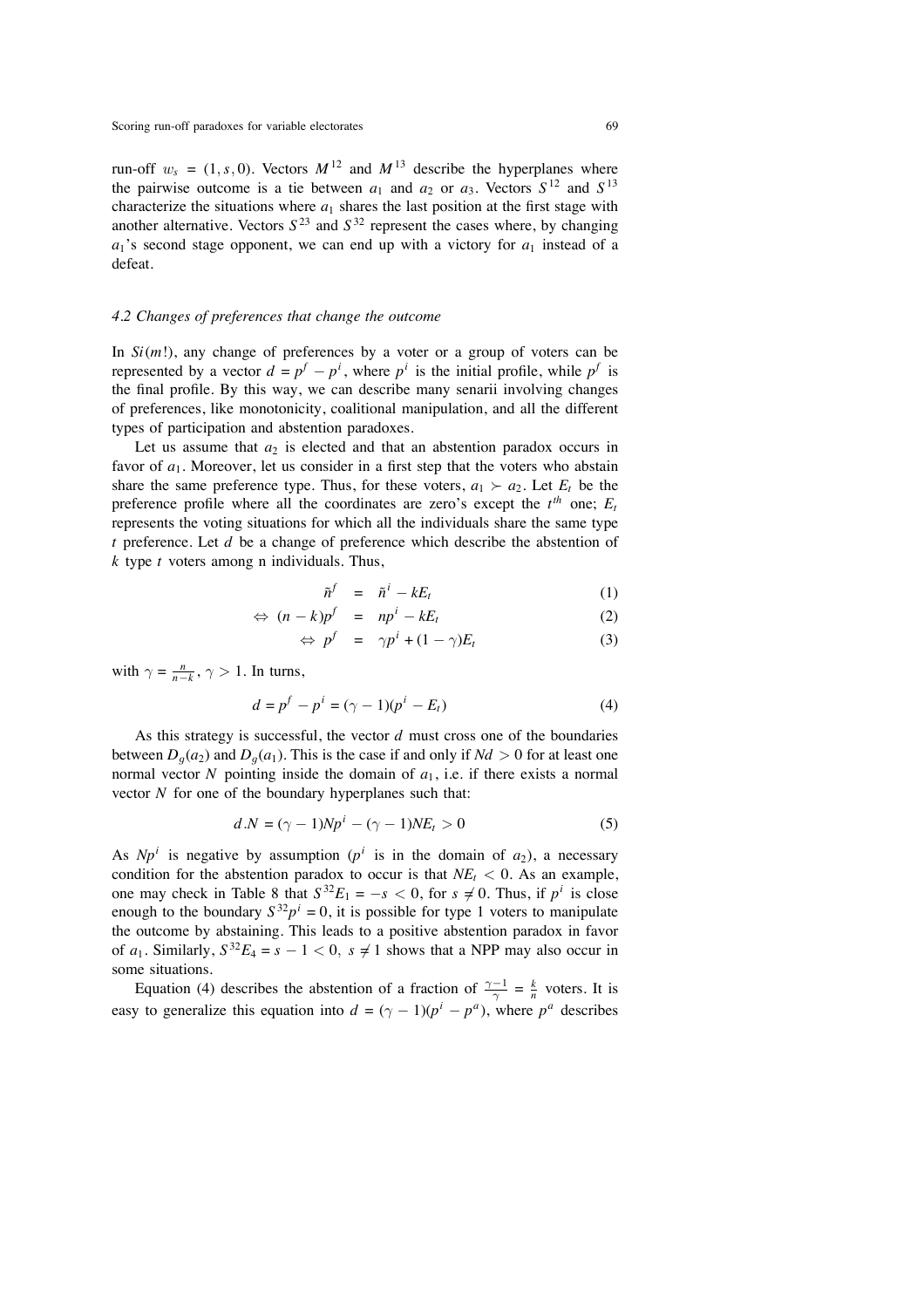the preference profiles of the people who abstain, whether or not they share the same preference type. Then, a necessary condition for abstention behavior to be successful for  $a_1$  against  $a_2$  is  $Np^a < 0$ , with all the individuals in profile  $p^a$ preferring  $a_1$  to  $a_2$ .

Nevertheless, consider this other scenario: Instead of abstaining, the voters in  $p^a$  decide to coordinate themselves in order to report a structure of preference equivalent to the one given by the vector  $p^i$ . It is exactly as if the *k* voters had decided to mimic the average opinion! Thus, the change *d* is  $\frac{(\gamma-1)}{\gamma}(p^i - p^a)$ . This "camouflage behavior" is equally successful as the abstention, as we got  $N(p^{i} - p^{a}) < 0$  in both cases, with just a different scalar. Similarly, instead of mimicking the average opinion or abstaining, these voters could have decided to report unanimously preference *t'*. Thus the change becomes  $d = \frac{(\gamma - 1)}{\gamma} (E_t - p^a)$ , with  $\gamma > 1$ .

**Proposition 6** *Consider a scoring run-off method characterized by a sequence of scoring vectors*  $W = \{w^{k_1}, w^{k_2}, \ldots, w^{k_g}, \ldots, w^{k_h}\}\$ . Let  $\tilde{n}$  be a voting situation *leading to a no-show paradox. More precisely, assume that k voters who prefer a*<sup>1</sup> *to a*<sup>2</sup> *favor a*<sup>1</sup> *against a*<sup>2</sup> *by abstaining. Thus, provided that the initial profile is such that only one boundary can be crossed by the coordinated actions of the k voters, they can manipulate the outcome in the same way by pretending of being unanimously a certain type of voter rather than by abstaining. At least half of the possible preference types will lead to this result.*

*Proof of Proposition 6.* For the profile  $p<sup>i</sup>$ , the abstention strategy is successful and one hyperplane, corresponding to some equation  $S_p = S_q$ , is crossed. Thus,  $(\gamma - 1)S^{pq}(p^i - p^a) > 0$ , with  $S^{pq}$  pointing toward the domain of  $a_1$ . Assume now that the *k* voters who abstained decide to report unanimously preference type *t* instead of abstaining. This shifts the profile from the point  $p^f$  to  $p^m$ , the new profile, with:

$$
np^m = (n-k)p^f + kE_t \tag{6}
$$

$$
\Leftrightarrow p^m = \frac{1}{\gamma} p^f + \frac{\gamma - 1}{\gamma} E_t \tag{7}
$$

By definition,  $S^{pq}p^f > 0$ , as  $p^f$  is in  $D_q(a_1)$ . It is easy to check that  $S^{pq}E_t \ge 0$ for at least half of the preference types. This is due to the fact that, for the scoring rule  $w_g^k$ , the dot product  $S^{pq}E_t$  is equal to the difference of scores between the two alternatives  $a_p$  and  $a_q$  in the  $t^{th}$  preference type reduced to a certain subset of candidates. By interchanging the positions of  $a_p$  and  $a_q$  in the  $t^{th}$  ordering, everything else unchanged, we obtain a new preference type, t'. However, the difference of scores between  $a_p$  and  $a_q$  has been reversed too.  $S^{pq}E_{t'} = -S^{pq}E_t$ . Thus at least half of preference type gives  $S^{pq}E_t \geq 0$ . So, for at least half of the preference types,  $S^{pq}p^m > 0$ , and provided that only one boundary can be crossed, the new profile stays on the good side of the hyperplane.  $\Box$ 

We assume in Proposition 6 that only one boundary can be reached by the *k* voters when they change their preferences. In fact, if the run is close enough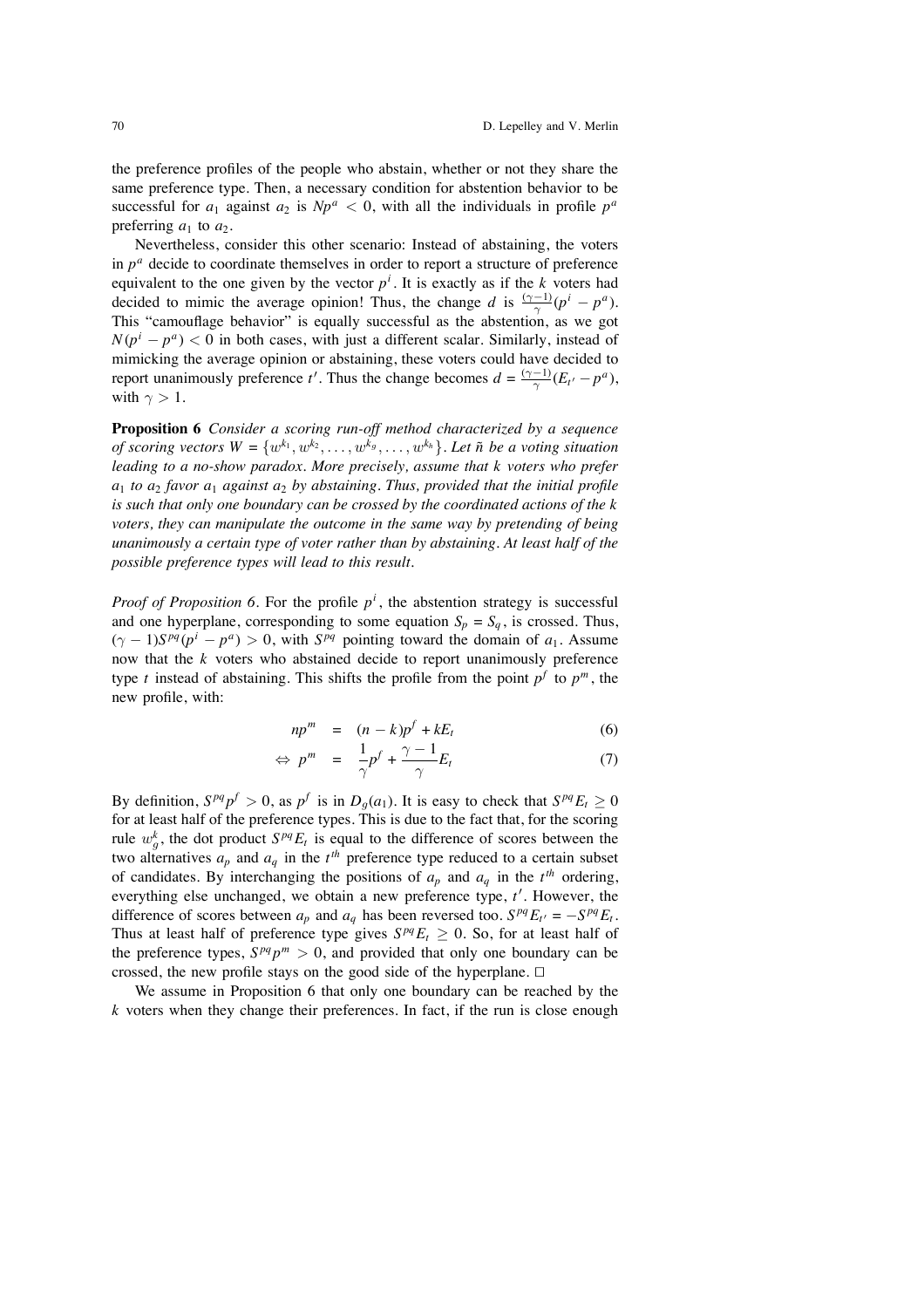

between more than two candidates, it might be the case that a change of preferences crosses several boundaries, leading to an unexpected outcome. Such a situation is described in Figure 1. By abstaining, *k* individuals change the outcome (hyperplane  $H_1$  is crossed), pushing the outcome from  $p^i$  to  $p^f$ . If they decide to come back with a new strategy  $E_t$ , they will push again the profile in the direction of  $E_t$ . Although  $N_1E_3 > 0$ , this strategy may not be successful as, by adopting this preference, another boundary,  $H_2$ , is also crossed. Similarly, although  $N_1E_2 < 0$ , this shift is not sufficient to cross back the hyperplane  $H_1$ : this supports the assertion that in some cases, more than half of the possible preferences are possible strategies. When the population is large, it should be possible to apply Proposition 6 almost everywhere, the likelihood of being close to several hyperplanes at the same time being small. Anyway, for small populations, or nearby the equally splitted profile  $p = (\frac{1}{m!}, \dots, \frac{1}{m!})$ , situations like the one described on Figure 1 may arise. Thus, can we still find a strategy that is exactly equivalent in its result to an abstention behavior ?

**Proposition 7** *Consider a scoring run-off method characterized by a sequence of scoring vectors W . Let n be a voting situation leading to a no-show paradox.* ˜ *More precisely, assume that k voters who prefer*  $a_1$  *to*  $a_2$  *favor*  $a_1$  *against*  $a_2$  *by abstaining. For any population size, one successful strategy for the k voters is to exhibit as a preference type the reversed order of elimination which leads to the victory of a*<sup>1</sup> *when they abstain: the alternative removed first is ranked last in their preference, the alternative removed in second is next to the last, etc, and the winner, a*<sup>1</sup> *is ranked first.*

*Proof of Proposition 7*. Suppose that the abstention strategy is successful. Then, at each stage the alternative(s) with the lowest score(s) are removed and  $a_1$  always obtains enough points to remain in contention until the end of the elimination process. By adding back the *k* voters with exactly the reversed order of this elim-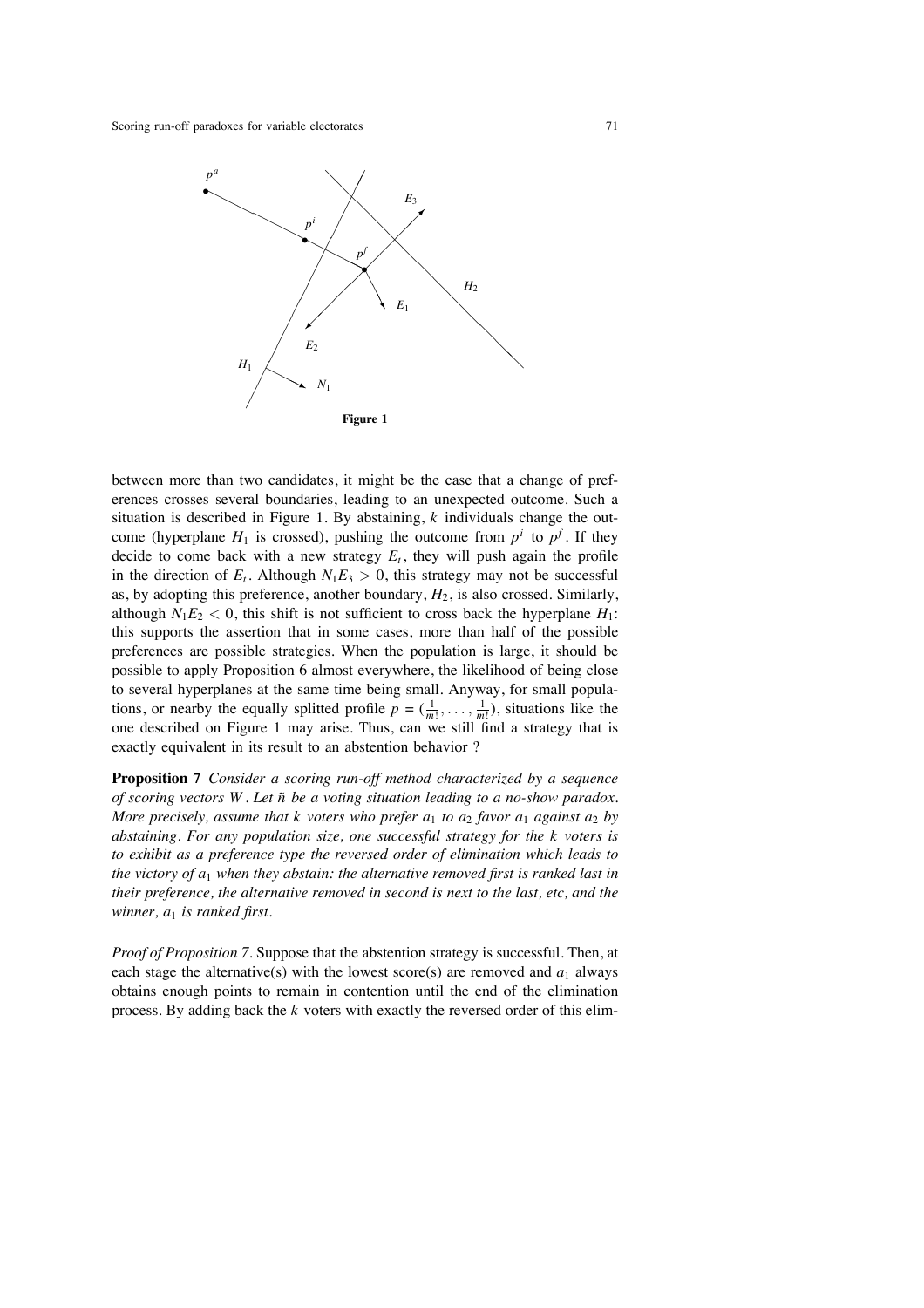ination process as a preference type, nothing is changed through the elimination process: the first alternative to remove is still eliminated first, etc, and  $a_1$  is still the winner<sup>5</sup>.  $\Box$ 

Proposition 7 can be stated without the setup of the geometry of voting. However, Proposition 6 is clearly richer, as it states that in many situations there is not just one, but many different possible ways to manipulate the outcome. In that sense, a slight error in the way the voters coordinate and/or differences in the beliefs about the actual tallies will be benign most of the time. Moreover, the spirit of Proposition 6 can be applied to many other voting rules. As long as the boundaries of domains are hyperplanes *H* , with the properties that there exists a preference type *t*' such that  $NE_t = -NE_{t}$  for each  $t \in \{1, ..., m!\}$  and each *N*, Proposition 6 applies: The voting situations which may lead to a no-show paradox are also likely to be manipulated by misrepresentation of preferences; Half of the possible preference types may lead to such results. This is especially true for two famous Condorcet voting rules, the Copeland method and the Kemeny rule, which boundaries have been described by Merlin and Saari (1998, 2000). We can even go further for the Kemeny rule, as the argument of Proposition 7 also applies (see Young and Levenglick, 1978).

**Table 9**

| Preference                          | Number of voters |
|-------------------------------------|------------------|
| $a_1 \succ a_2 \succ a_3 \succ a_4$ |                  |
| $a_2 \succ a_3 \succ a_1 \succ a_4$ |                  |
| $a_2 \succ a_3 \succ a_4 \succ a_1$ |                  |
| $a_3 \succ a_4 \succ a_1 \succ a_2$ | 3                |
| $a_4 \succ a_2 \succ a_1 \succ a_3$ |                  |

This comment clearly raises the question of the existence of voting rules where the abstention is the only possible manipulation behavior for some voting situations. In fact, we can exhibit a voting rule and a voting situation where the only possible strategy is the abstention. The rule is a slight modification of antiplurality run-off we worked with until now; It is the *Balanced Voting*, introduced recently in the literature by Kim and Roush (1997). Instead of eliminating a precise number of alternatives at each stage, they suggest to remove from consideration the alternative(s) the score of which is lower than the average number of points a candidate receives; And all along the elimination process, they use the scoring vector  $w = (1, \ldots, 1, 0)$ . Consider the example in Table 9, with 12 voters and 4 candidates. First, notice that  $a_1$  loses all the pairwise comparisons:  $M_{12} = -4$ ,  $M_{13} = -2$  and  $M_{14} = -4$ . Nevertheless she gets the highest score with  $w = (1, 1, 1, 0)$ :  $S_1 = 11$ ,  $S_2 = 9$ ,  $S_3 = 8$  and  $S_4 = 8$ . The only way for  $a_1$  to get elected is to be at the first stage the only candidate who has more points than the average number,  $\frac{3 \times 12}{4} = 9$ , as she will lose all the final confrontations. By changing her preference, the unique voter with the preference  $a_1 \succ a_2 \succ a_3 \succ a_4$ 

<sup>&</sup>lt;sup>5</sup> A similar argument is used by Merlin (1996) to describe the properties of scoring run-offs.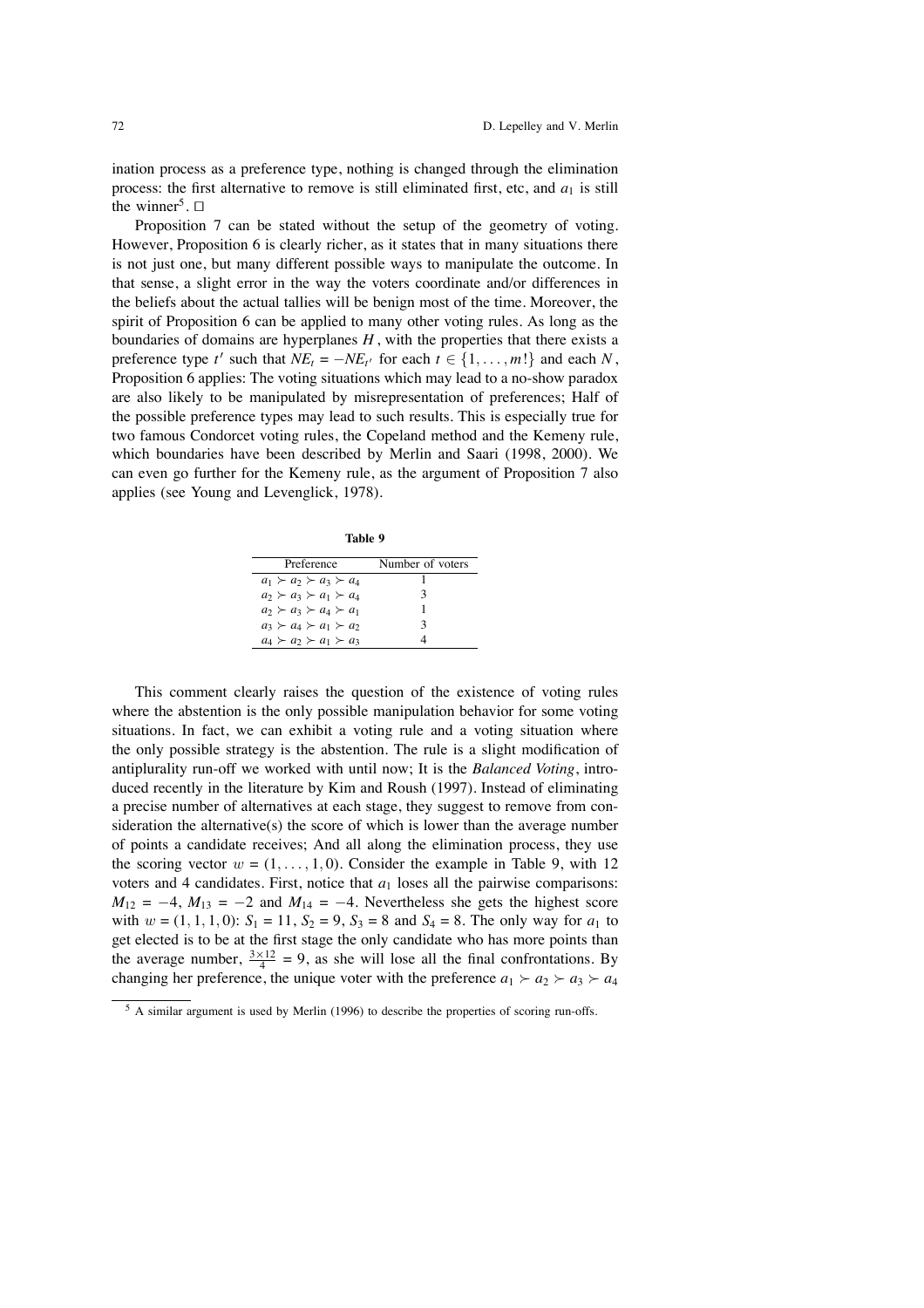cannot get this result. On the other hand, if she abstains, the new threshold is 8.25, and the scores of the other candidates are smaller  $(S_2 = 8, S_3 = 7$  and  $S_4 = 8$ ). There is no second stage, and  $a_1$  is the winner. Of course, such situations may be extremely rare, but Proposition 7 does not apply for the Balanced Voting.

To conclude, notice that the arguments we developed here are also true for the participation paradoxes. Especially, when some voters may hurt themselves by giving their true preference ordering, it is possible for them to adopt the inverse of the initial elimination ordering to keep everything unchanged. And, in most of the cases, half of the possible preference orderings will avoid this paradox. Thus, we strongly believe that the no-show paradox is not an important flaw of the scoring run-off voting systems. As a possible strategic behavior, abstention is clearly dominated by other strategies. It remains possible that in a decision process, some voters realize ex-post that, by non-voting, they could have obtained a better outcome. These situations could be somewhat damaging for the trust the citizen or any member of a collectivity puts in the institutions. However, even in these cases, the figures we obtain suggest that with a limited amount of homogeneity in the distribution of the preferences, such events are unlikely.

#### **5 Remaining Proofs**

#### *5.1 Probability computations under IC for large electorate*

The technique we use to compute the probability of specific events under IC for large electorate is the one proposed by Saari and Tataru (1999). We just present here the results of the main computations; for more details see also Tataru and Merlin (1997) and Merlin, Tataru and Valognes (2000). The main argument is the following: the conditions which characterize a specified situation, like (*A*.1) to  $(A.4)$ , lie in four dimensional subspace of  $\mathbb{R}^6$ . Their intersection with the unit sphere in  $\mathbb{R}^4$  defines a three-dimensional spherical simplex *C* on its surface. Then, the desired probability is the ratio between the area of the surface of *C* and the area of the 4-dimensional hyper sphere. This area is evaluated through the Schläfli's formula (1950):

$$
dvol_u(C) = \frac{1}{u-1} \sum_{1 \le j < k < l} vol_{u-2}\left(S_j \bigcap S_k\right) d\alpha_{jk}; vol_0 = 1
$$

where  $u$  is the dimension of the spherical simplex,  $l$  the number of facets, and  $\alpha_{ik}$  the dihedral angle formed by the facets  $S_i$  and  $S_k$ . We provide in the next subsections the results we obtain for the values for the  $\alpha_{jk}$ 's and the  $S_j \bigcap S_k$ 's for the positive participation paradox and the positive abstention paradox. For the IC case, the results for the NAP and NPP are respectively equivalent to the PPP and PAP cases.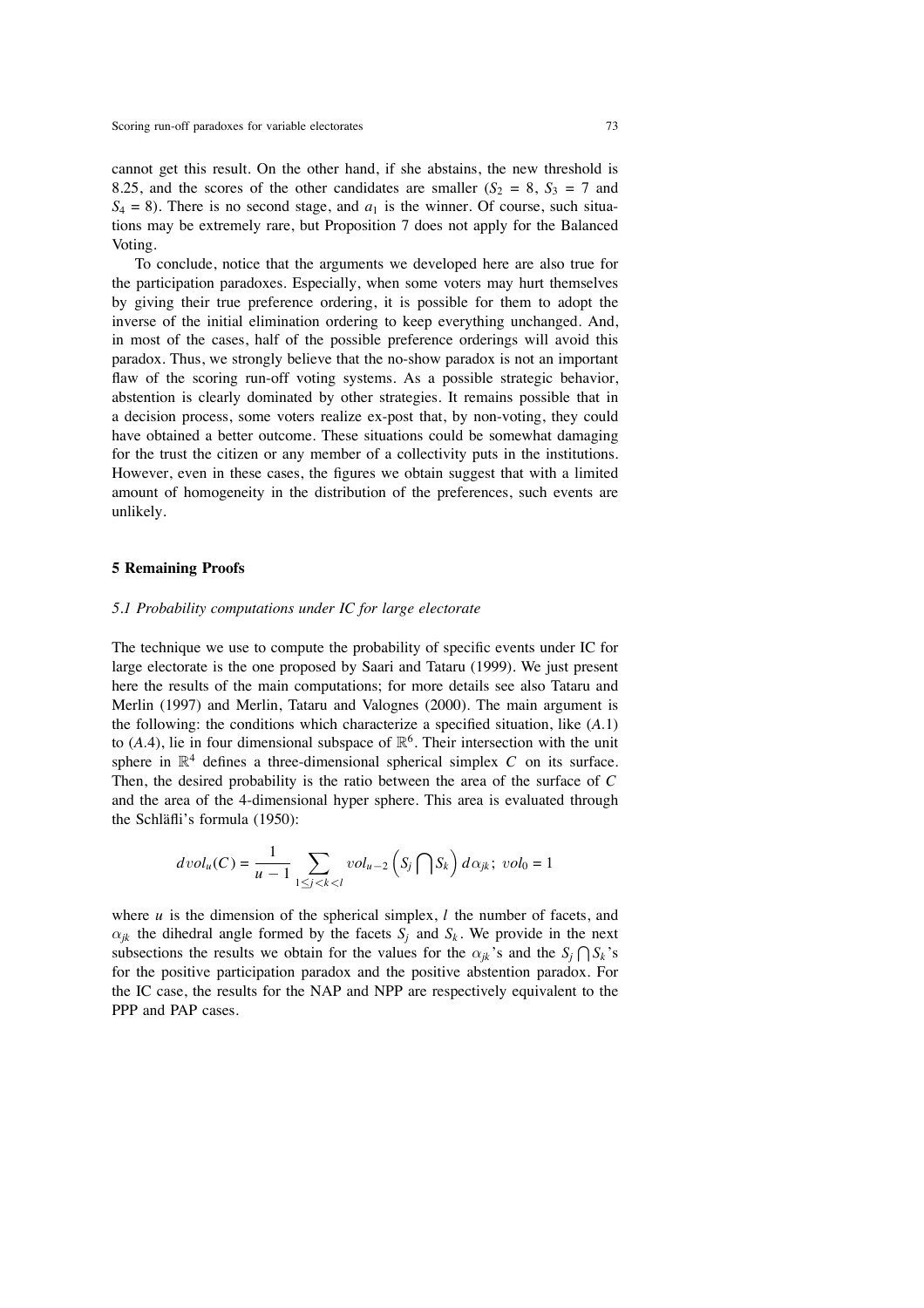## 5.1.1 Positive participation paradox

The vectors orthogonal to the hyperplanes defining the spherical simplex are:

$$
N_1 = (1, 1 - s, s, -s, s - 1, -1)
$$
  
\n
$$
N_2 = (s, -s, 1, 1 - s, -1, s - 1)
$$
  
\n
$$
N_3 = (1, 1, -1, -1, 1, -1)
$$
  
\n
$$
N_4 = (-2s, 0, -1 - s, 2s - 1, 1 + s, 1)
$$

Thus, the differential angles between these hyperplanes are:

$$
d\alpha_{12}=0
$$

$$
d\alpha_{13} = \frac{1-2s}{\sqrt{6s^2 - 6s + 5} (2s^2 - 2s + 2)}
$$

$$
d\alpha_{14} = \frac{15 s^4 - 9 s^2 + s^3 + 8 s - 6}{2 \sqrt{9 s^4 + 11 s^2 - 12 s^3 - 6 s + 3} (s^2 - s + 1) (5 s^2 + 2)}
$$
  

$$
d\alpha_{23} = \frac{2 s - 1}{\sqrt{6 s^2 - 6 s + 5} (2 s^2 - 2 s + 2)}
$$
  

$$
d\alpha_{24} = \frac{17 s^2 - 18 s + 10}{2 \sqrt{6 s^2 - 6 s + 5} (s^2 - s + 1) (5 s^2 + 2)}
$$
  

$$
d\alpha_{34} = -\frac{2 + 5 s}{\sqrt{14 s^2 + 5 + 2 s} (5 s^2 + 2)}
$$

The volumes of the intersection between the faces are:

$$
S_1 \bigcap S_3
$$
  
= arccos  $\left( \frac{\left(3 s^4 - 5 s^3 + 6 s^2 - 4 s + 1\right) \sqrt{3}}{\sqrt{\left(3 s^2 - 3 s + 1\right) \left(s^2 - s + 1\right) \left(25 s^4 - 28 s^3 + 20 s^2 - 12 s + 3\right)}} \right)$ 

$$
S_1 \bigcap S_4
$$
  
= arccos  $\left( \frac{s^2 \sqrt{3} (s^2 + s - 1)}{\sqrt{(3s^2 - 3s + 1) (s^2 - s + 1) (25s^4 - 28s^3 + 20s^2 - 12s + 3)}} \right)$   

$$
S_2 \bigcap S_3 = \arccos \left( \frac{\sqrt{12s^2 - 12s + 6}}{4 \sqrt{(s^2 - s + 1) (3s^2 - 3s + 1)}} \right)
$$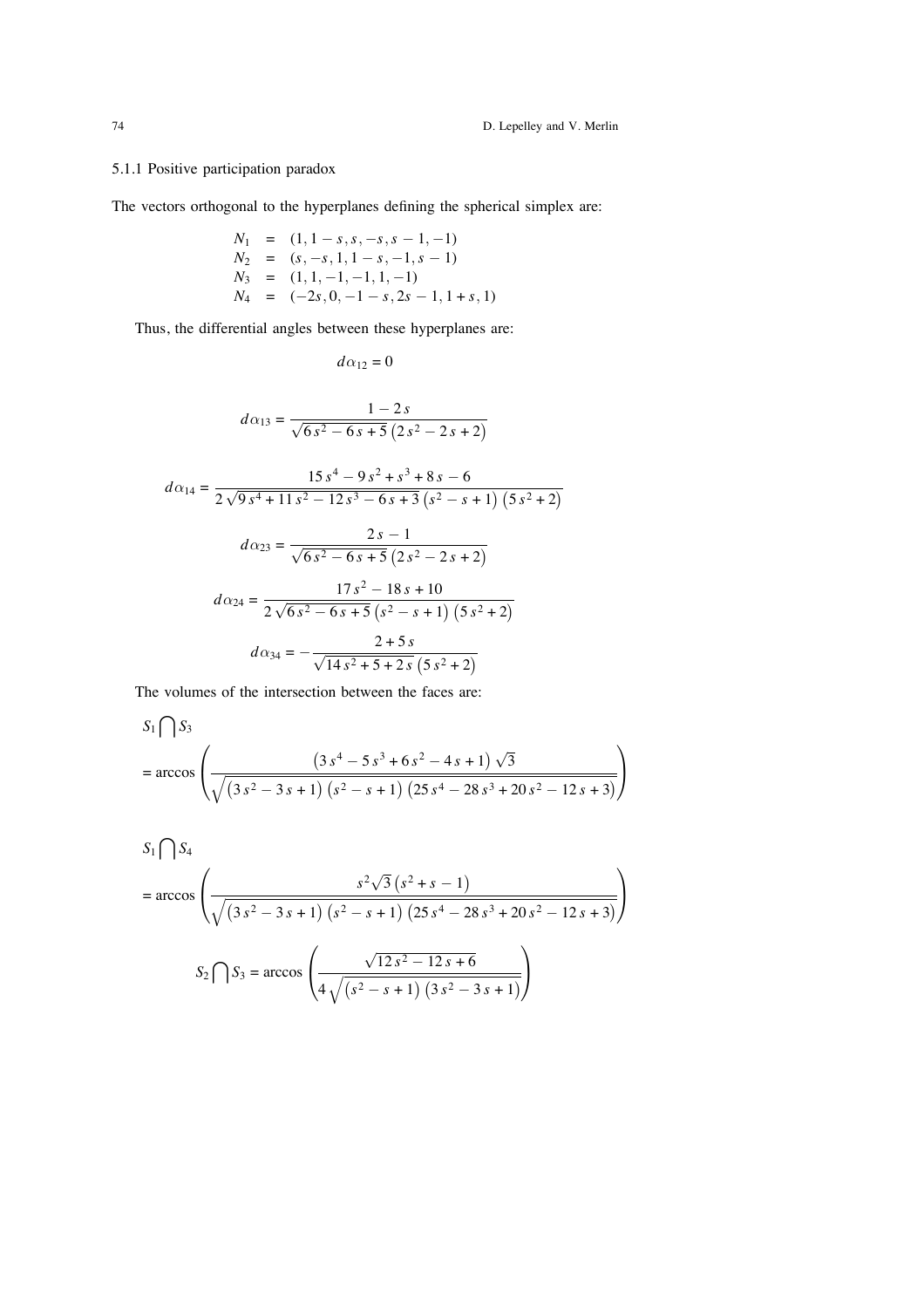$$
S_2 \bigcap S_4 = \pi - \arccos\left(\frac{\sqrt{12 s^2 - 12 s + 6}}{4 \sqrt{(s^2 - s + 1)(3 s^2 - 3 s + 1)}}\right)
$$

$$
S_3 \bigcap S_4 = \arccos\left(\frac{(3 - 4 s) \sqrt{4 s^2 - 4 s + 2}}{4 \sqrt{25 s^4 - 28 s^3 + 20 s^2 - 12 s + 3}}\right)
$$

Let us define:

$$
I_1(s) = \sum_{1 \leq i < j \leq 4} S_i \bigcap S_j d\alpha_{ij}
$$

We have to divide this value by 2 (as  $u = 3$  in Schlafli's formula) and by  $2\pi^2$ , the area of the four dimensional hyper sphere, and then to multiply it by 6. Hence,

$$
P(PPP,\lambda,\infty) = \frac{3}{2\pi^2} \int_0^{\lambda} I_1(s)ds
$$

## 5.1.2 Positive abstention paradox

First, notice that the condition (D.5) is trivially satisfied for IC when the population is large. The vectors orthogonal to the hyperplanes defining the spherical simplex *C* are:

$$
N_1 = (1, 1 - s, s, -s, s - 1, -1)
$$
  
\n
$$
N_2 = (s^2 - 1, -1 + s - s^2, 0, 2s - s^2, 1 - 2s, s^2 - s + 1)
$$
  
\n
$$
N_3 = (1, 1, -1, -1, 1, -1)
$$
  
\n
$$
N_4 = (s - 1, -1, 0, 2s, 1 - 2s, 1 - s)
$$

Thus, the differential angles between the faces are:

$$
d\alpha_{12} = \frac{\sqrt{3}}{2s^2 - 2s + 2}
$$

$$
d\alpha_{13} = \frac{1 - 2s}{\sqrt{6s^2 - 6s + 5} (2s^2 - 2s + 2)}
$$

$$
d\alpha_{14} = \frac{(5 - 4s) (3s^2 - 2s + 2)}{2\sqrt{6s^2 - 6s + 5} (s^2 - s + 1) (5s^2 - 4s + 2)}
$$

$$
d\alpha_{23} = \frac{s^2 + 2s - 2}{\sqrt{5 - 14s + 17s^2 - 12s^3 + 6s^4} (s^2 - s + 1)}
$$

$$
d\alpha_{24} = -\frac{18 s^4 - 32 s^3 + 25 s^2 - 10 s + 2}{\sqrt{(3 s^2 - 4 s + 2) (3 s^2 - 2 s + 1) (s^2 - s + 1) (5 s^2 - 4 s + 2)}}
$$

$$
d\alpha_{34} = \frac{7 s - 4}{\sqrt{14 s^2 - 14 s + 5} (5 s^2 - 4 s + 2)}
$$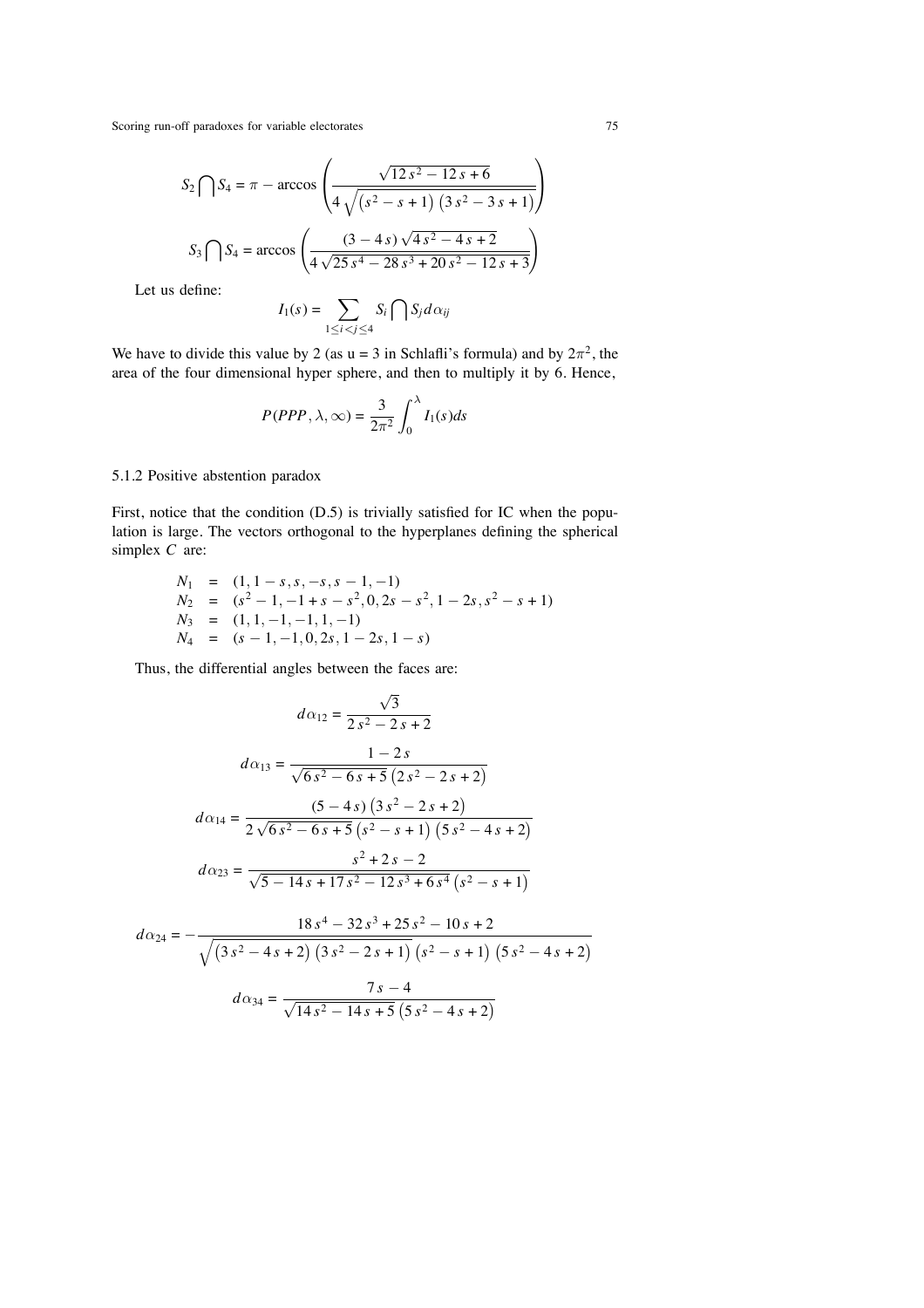and the volumes:

$$
S_1 \bigcap S_2 = \arccos\left(\frac{s (s - 1)}{3 s^2 - 3 s + 1}\right)
$$

$$
S_1 \bigcap S_3 = \pi - \arccos\left(\frac{\sqrt{12 s^2 - 12 s + 6}}{4 \sqrt{(s^2 - s + 1)(3 s^2 - 3 s + 1)}}\right)
$$

$$
S_1 \bigcap S_4 = \arccos\left(\frac{\sqrt{12 s^2 - 12 s + 6}}{4 \sqrt{(s^2 - s + 1)(3 s^2 - 3 s + 1)}}\right)
$$

$$
S_2 \bigcap S_3
$$
  
= arccos  $\left( \frac{s (3 s^2 - 4 s + 2) (s - 1) \sqrt{3}}{\sqrt{(s^2 - s + 1) (3 s^2 - 3 s + 1) (25 s^4 - 56 s^3 + 52 s^2 - 24 s + 5)}} \right)$ 

$$
S_2 \bigcap S_4
$$
  
= arccos  $\left( \frac{(s-1) (s^3 - 4 s^2 + 3 s - 1) \sqrt{3}}{\sqrt{(s^2 - s + 1) (3 s^2 - 3 s + 1) (25 s^4 - 56 s^3 + 52 s^2 - 24 s + 5)}} \right)$   

$$
S_3 \bigcap S_4 = \arccos \left( \frac{(5 - 4 s) \sqrt{4 s^2 - 4 s + 2}}{4 \sqrt{25 s^4 - 56 s^3 + 52 s^2 - 24 s + 5}} \right)
$$

Let us define:

$$
I_2(s) = \sum_{1 \le i < j \le 4} S_i \bigcap S_j d\alpha_{ij}
$$

Again, we have to divide this value by 2 (as  $n = 3$  in Schlafli's formula) and by  $2\pi^2$ , the volume of the four dimensional hyper sphere, and then to multiply it by 6. Hence,

$$
P(PAP, \lambda, \infty) = \frac{3}{2\pi^2} \int_0^{\lambda} I_2(s) ds
$$

#### *5.2 Probability computations under the IAC assumption for large electorate*

Although a general representation -similar to the ones we have obtained under ICcannot be considered under IAC, it is possible to compute under this assumption the limiting probabilities of the paradoxes for specific scoring run-off methods. We give in this paragraph the details of our computations for the plurality runoff and the antiplurality run-off methods. The case of the Borda run-off method turned out to be very intricate; for this reason, we have resorted to simulation techniques in order to derive estimates for the desired probabilities.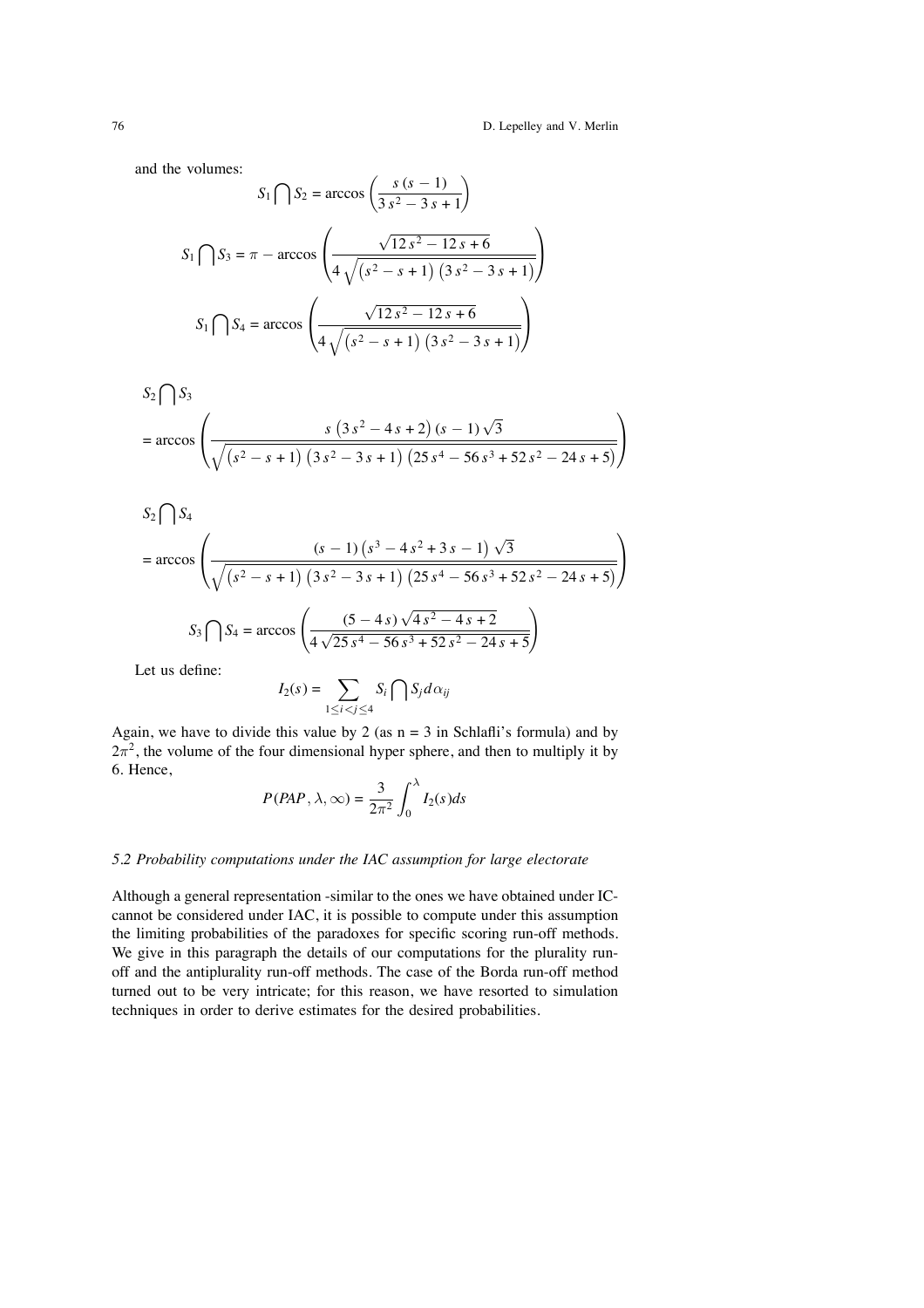#### 5.2.1 Positive participation paradox, antiplurality run-off

Let  $p_i = n_i/n$  (this notation is valid for each of the proofs that follow). Assume that  $a_1$  is the antiplurality run-off winner and the electorate is large. From Proposition 1, a PPP in favor of  $a_3$  occurs with s=1 if and only if

 $p_1 + p_3 > p_4 + p_6$  $p_1 + p_3 > p_2 + p_5$  $p_1 + p_2 + p_5 > 1/2$ ,  $p_4 + 2p_5 + p_6 > 2p_1 + 2p_3$ .

As  $\sum p_i = 1$ , this set of inequalities is easily seen to be equivalent to:

$$
\frac{\frac{1}{3} < p_{13} < \frac{1}{2}, \quad p_{14} < p_{46} < MIN(p_{13}, 2 - 4p_{13}), \quad p_{15} - p_{46} < p_5 < 1 - p_{13} - p_{46}, \quad 0 < p_3 < \frac{1}{2} - p_{46},
$$

with  $p_{ii} = p_i + p_j$ . In order to eliminate the MIN argument, we partition the set of situations satisfying the above inequalities in two subsets defined as follows:

$$
\frac{1}{3} < p_{13} < \frac{2}{5}, \\
1 - 2p_{13} < p_{46} < p_{13}, \\
\frac{2p_{13} - p_{46}}{2} < p_5 < 1 - p_{13} - p_{46}, \\
0 < p_3 < \frac{1}{2} - p_{46},
$$

and

$$
\frac{\frac{2}{5} < p_{13} < \frac{1}{2}, \\ 1 - 2p_{13} < p_{46} < 2 - 4p_{13}, \\ \frac{2p_{13} - p_{46}}{2} < p_5 < 1 - p_{13} - p_{46}, \\ 0 < p_3 < \frac{1}{2} - p_{46}.
$$

The desired probability is then given as:

$$
6\left(\int_{p_{13}=1/3}^{2/5}\int_{p_{46}=1-2p_{13}}^{p_{13}}\int_{p_5=(2p_{13}-p_{46})/2}^{1-p_{13}-p_{46}}\int_{p_3=0}^{1/2-p_{46}}120p_{46}dp_{13}dp_{46}dp_5dp_3\right) + \int_{p_{13}=2/5}^{1/2}\int_{p_{46}=1-2p_{13}}^{2-4p_{13}}\int_{p_5=(2p_{13}-p_{46})/2}^{1-p_{13}-p_{46}}\int_{p_3=0}^{1/2-p_{46}}120p_{46}dp_{13}dp_{46}dp_5dp_3\right) = \frac{43}{1125}.
$$

#### 5.2.2 Negative abstention paradox, plurality run-off

Assume that  $a_1$  is the plurality run-off winner. From Proposition 2, a NAP in favor of  $a_3$  occurs with  $s = 0$  if and only if:

 $p_1 + p_2 > p_5 + p_6$  $p_3 + p_4 > p_5 + p_6$  $p_1 + p_2 + p_5 > 1/2$ ,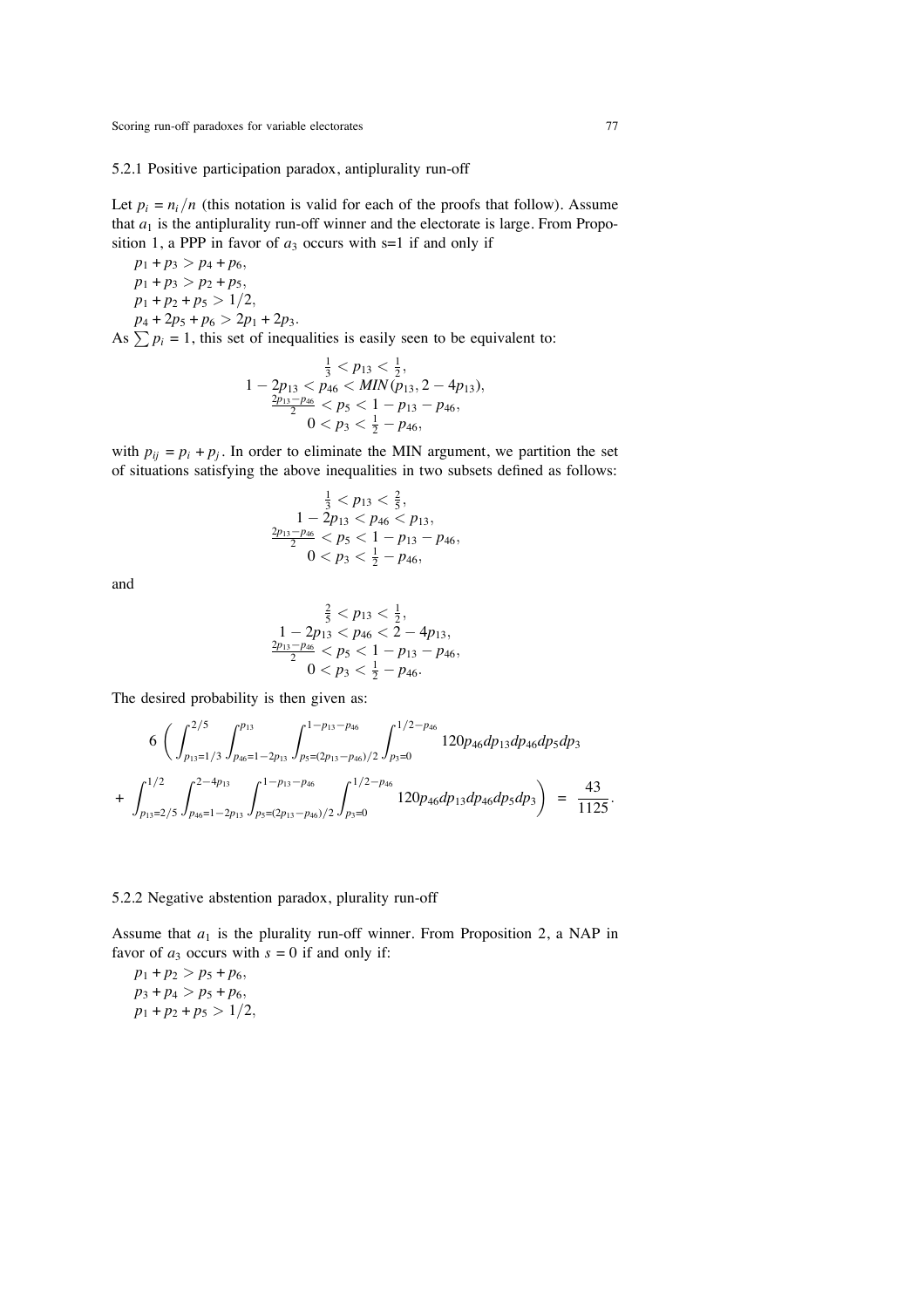78 D. Lepelley and V. Merlin

$$
2p_5 + 2p_6 > p_1 + p_2 + 2p_3,
$$

and

 $p_5 + p_6 \geq p_3$ .

Clearly, the ante-penultimate inequality implies the last one. Moreover, it can be checked that the four first inequalities are equivalent to:

$$
MAX(p_{56}, 1 - 3p_{56}) < p_{34} < MIN\left(\frac{1}{2}, 1 - 2p_{56}\right), \ 0 < p_{6} < \frac{1}{2} - p_{34}, \ 0 < p_{3} < \frac{3p_{56} + p_{34} - 1}{2},
$$

with  $p_{ij} = p_i + p_j$ . To eliminate the MAX and MIN arguments, we partition the set of situations satisfying these inequalities in two subsets defined as follows:

$$
\frac{1}{6} < p_{56} < \frac{1}{4}, \\
1 - 3p_{56} < p_{34} < \frac{1}{2}, \\
0 < p_{6} < \frac{1}{2} - p_{34}, \\
0 < p_{3} < \frac{3p_{56} + p_{34} - 1}{2},
$$

and

$$
\begin{array}{c}\n\frac{1}{4} < p_{56} < \frac{1}{3}, \\
p_{56} < p_{34} < 1 - 2p_{56}, \\
0 < p_{6} < \frac{1}{2} - p_{34}, \\
0 < p_{3} < \frac{3p_{56} + p_{34} - 1}{2},\n\end{array}
$$

Integrating over the domains defined by the above inequalities and multiplying by 6, we obtain 47/1152.

#### 5.2.3 Negative participation paradox, plurality run-off

Assume that  $a_1$  is the plurality run-off winner. From Proposition 3, a NPP in favor of  $a_3$  occurs with  $s = 0$  if and only if

 $p_1 + p_2 > p_5 + p_6$  $p_3 + p_4 > p_1 + p_2$  $p_1 + p_2 + p_5 > 1/2$ ,

and

 $p_3 + p_4 > 2p_2$ . As  $\sum p_i = 1$ , this set of inequalities is equivalent to:

$$
\frac{\frac{1}{3} < p_{34} < \frac{1}{2}, \\ \frac{1-p_{34}}{2} < p_{12} < p_{34} \\ 0 < p_6 < \frac{1}{2} - p_{34}, \\ 0 < p_2 < \frac{p_{34}}{2}.
$$

Integrating over the domain defined by the above inequalities and multiplying by 6, we obtain  $7/96$ .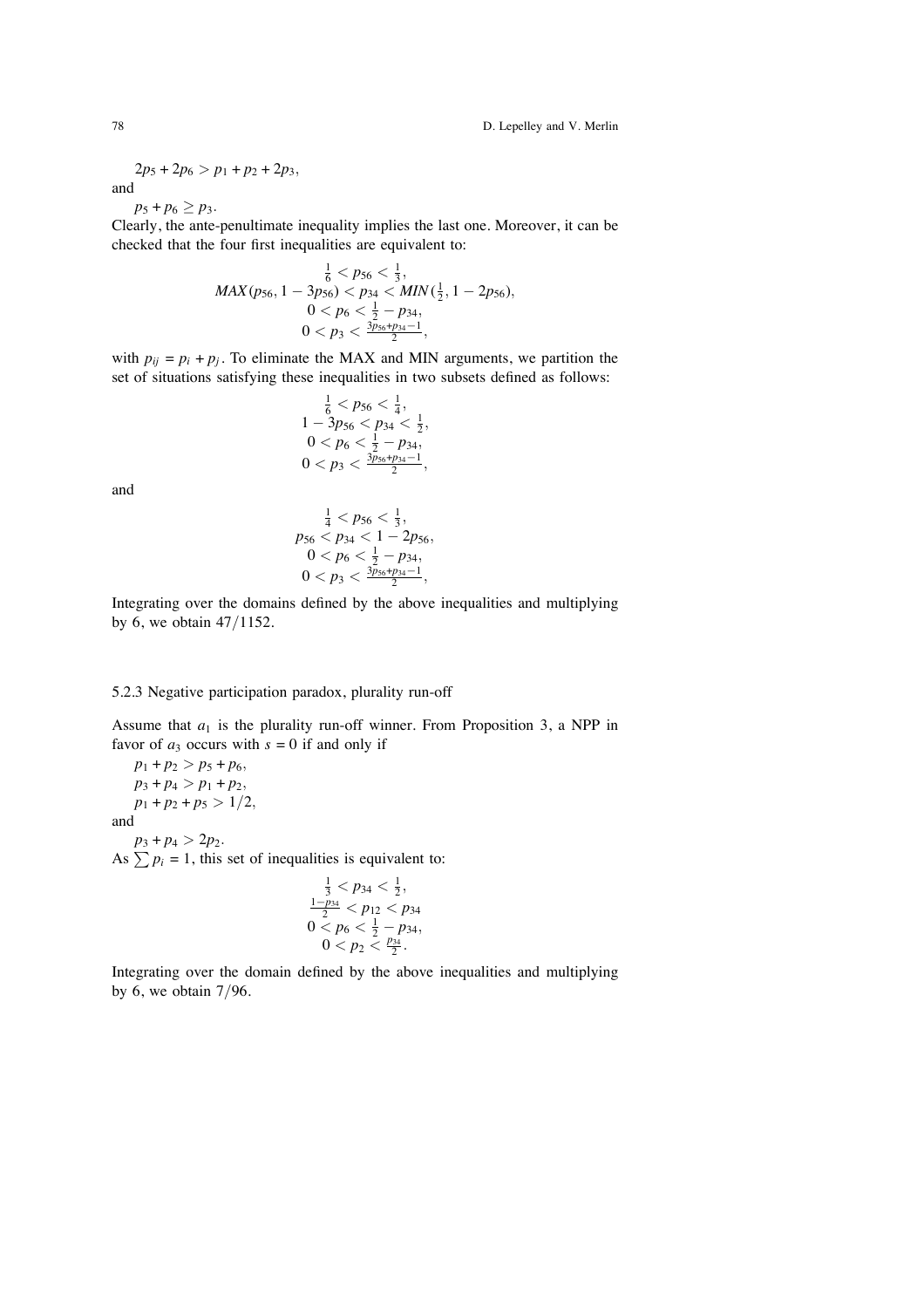#### 5.2.4 Positive abstention paradox, antiplurality run-off

Assume that  $a_1$  is the plurality runoff winner. From Proposition 4, a PAP in favor of  $a_3$  occurs with s=1 if and only if

 $p_1 + p_3 > p_4 + p_6$  $p_4 + p_6 > p_2 + p_5$  $p_1 + p_2 + p_5 > 1/2$ ,  $2p_4 > p_2 + p_5$ 

and

 $p_4 + p_6 > p_1$ .

This set of inequalities is equivalent to:

$$
\frac{\frac{1}{3} < p_{13} < \frac{1}{2}, \\ \frac{1-p_{13}}{2} < p_{46} < p_{13} \\ p_{13} + p_{46} - \frac{1}{2} < p_1 < p_{46}, \\ \frac{1-p_{13}-p_{46}}{2} < p_4 < p_{34}.
$$

The desired probability immediately follows.

## **References**

- Berg S., Lepelley D.: On probability models in voting theory. Statistica Neerlandica **48**, 133–146 (1994)
- Fishburn P.C., Brams S.: Paradoxes of preferential voting. Mathematics Magazine **56**, 207–214 (1983)
- Gehrlein W.V.: Condorcet's paradox, the Condorcet efficiency of the voting rules. Mathematica Japonica **45**, 173–199 (1997)
- Kim K.H., Roush F.W.: Statistical manipulability of social choice functions. Group Decision and Negociation **5**, 263–282 (1997)
- Lepelley D.: Contribution à l'analyse des procédures de décision collectives. Ph-D dissertation, Université de Caen (1989)
- Lepelley D.: Vote majoritaire à deux tours et manipulation stratégique. Revue d'Économie Politique **105**, 279–292 (1995)
- Lepelley D., Chantreuil F., Berg S.: The likelihood of monotonicity paradoxes in run-off elections. Mathematical Social Sciences **31**, 133–146 (1996)
- Lepelley D., Mbih B.: The vulnerability of four social choice functions to coalitional manipulation of preferences. Social Choice and Welfare **11**, 253–265 (1994)
- Lepelley D., Valognes F.: On the Kim and Roush voting procedure. Group Decision and Negociation **8**, 109–123 (1999)
- Merlin V.R.: L'agrégation des préférences individuelles: les règles positionnelles itératives et la méthode de Copeland. Ph-D dissertation, Université de Caen (1996)
- Merlin V., Saari D.: The Copeland method II: Manipulation, monotonicity and paradoxes. Journal of Economic Theory **72**, 148–172 (1998)
- Merlin V., Tataru M., Valognes F.: The probability that all the voting rules select the same outcome. Journal of Mathematical Economics **33**, 183–207 (2000)
- Moulin H.: Condorcet's principle implies the no show paradox. Journal of Economic Theory **45**, 45–53 (1988)
- Myerson R.: Axiomatic derivation of scoring rules without the ordering assumption. Social Choice and Welfare **12**, 59–74 (1995)
- Ray D.: On the possibility of a "no show paradox" Under the single transferable vote. Mathematical Social Sciences **11**, 183–189 (1986)
- Saari D.G.: Consistency of decision processes. Annals of Operations Research **23**, 103–137 (1990)
- Saari D.G.: Geometry of voting. Berlin Heidelberg New York: Springer 1994